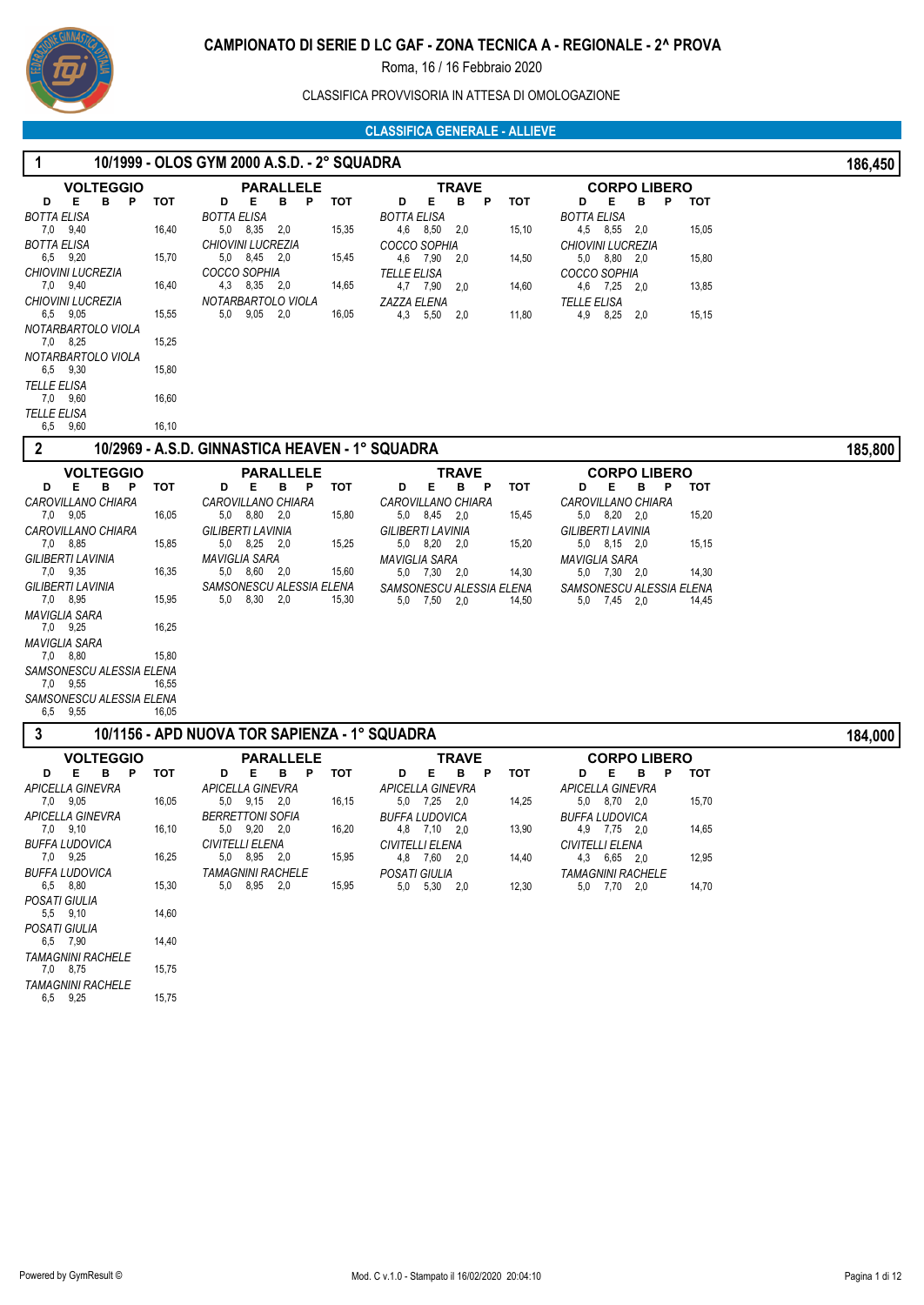

# CLASSIFICA PROVVISORIA IN ATTESA DI OMOLOGAZIONE

| 4                                       |            | 10/2969 - A.S.D. GINNASTICA HEAVEN - 2° SQUADRA |       |                                                                       |            |                                               |            | 183,150 |
|-----------------------------------------|------------|-------------------------------------------------|-------|-----------------------------------------------------------------------|------------|-----------------------------------------------|------------|---------|
| <b>VOLTEGGIO</b>                        |            | <b>PARALLELE</b>                                |       | <b>TRAVE</b>                                                          |            | <b>CORPO LIBERO</b>                           |            |         |
| B<br>Е.<br>P<br>D                       | <b>TOT</b> | D<br>E.<br>в<br>P                               | тот   | В<br>Е.<br>P<br>D                                                     | тот        | D<br>Е<br>в<br>P                              | <b>TOT</b> |         |
| <b>CARCERERI GINEVRA</b><br>7.0 9.10    | 16,10      | <b>CARCERERI GINEVRA</b><br>5,0 7,10 2,0        | 14,10 | <b>CARCERERI GINEVRA</b><br>4.3 6,75 2,0                              | 13,05      | <b>CARCERERI GINEVRA</b><br>4,9 8,05 2.0      | 14,95      |         |
| <b>CARCERERI GINEVRA</b><br>6,5 9,70    | 16,20      | <b>LUCANTONI EMMA</b><br>5,0 7,75 2,0           | 14,75 | <b>LUCANTONI EMMA</b><br>5,0 7,60 2,0                                 | 14,60      | <b>LUCANTONI EMMA</b><br>4,9 7,75 2,0         | 14,65      |         |
| LUCANTONI EMMA                          |            | <b>MICELI MARGHERITA</b>                        |       | <b>MATRONE ELISA</b>                                                  |            | <b>MATRONE ELISA</b>                          |            |         |
| 7,0 9,35                                | 16,35      | 5,0 7,90 2,0                                    | 14,90 | 4,9 7,30 2,0                                                          | 14,20      | 5,0 8,15 2,0                                  | 15,15      |         |
| <b>LUCANTONI EMMA</b><br>6,5 9,15       | 15,65      | <b>NEVEN KIARA</b><br>5,0 6,90<br>2,0           | 13,90 | <b>NEVEN KIARA</b><br>5,0<br>8,50<br>2,0                              | 15,50      | <b>NEVEN KIARA</b><br>5,0<br>8,95 2,0         | 15,95      |         |
| <b>MATRONE ELISA</b><br>7,0 9,30        | 16,30      |                                                 |       |                                                                       |            |                                               |            |         |
| <b>MATRONE ELISA</b><br>6,5 9,05        | 15,55      |                                                 |       |                                                                       |            |                                               |            |         |
| <b>MICELI MARGHERITA</b><br>7,0 9,40    | 16,40      |                                                 |       |                                                                       |            |                                               |            |         |
| <b>MICELI MARGHERITA</b><br>6,5 9,40    | 15,90      |                                                 |       |                                                                       |            |                                               |            |         |
| 5                                       |            | 10/2928 - A.S.D. VERTIGO ROMA! - 2° SQUADRA     |       |                                                                       |            |                                               |            | 181,750 |
| <b>VOLTEGGIO</b>                        |            | <b>PARALLELE</b>                                |       | <b>TRAVE</b>                                                          |            | <b>CORPO LIBERO</b>                           |            |         |
| Е.<br>в<br>D<br>P                       | тот        | Е.<br>в<br>P<br>D                               | тот   | D<br>Е.<br>в<br>P                                                     | тот        | D<br>Е<br>в<br>P                              | тот        |         |
| <b>BALDUCCI MICHELLE</b><br>7,0 8,55    |            | <b>BALDUCCI MICHELLE</b>                        |       | <b>BALDUCCI MICHELLE</b>                                              |            | <b>BALDUCCI MICHELLE</b>                      | 13,75      |         |
| <b>BALDUCCI MICHELLE</b>                | 15,55      | 4,9 7,60 2,0<br>DI MUNDO ALICYA                 | 14,50 | 5,0 6,35 2,0<br>DI MUNDO ALICYA                                       | 13,35      | $5,0$ $6,75$ $2,0$<br>DI MUNDO ALICYA         |            |         |
| 6.5 9.20                                | 15,70      | 4,9 8,30 2,0                                    | 15,20 | 5,0 6,25 2,0                                                          | 13,25      | 5,0 8,55 2,0                                  | 15,55      |         |
| DI MUNDO ALICYA<br>7.0 8.15             | 15,15      | EMAC DENISA ROBERTA<br>4,9 7,90 2,0             | 14,80 | EMAC DENISA ROBERTA<br>5,0 7,35<br>2,0                                | 14,35      | <b>EMAC DENISA ROBERTA</b><br>4,0 7,95<br>2,0 | 13,95      |         |
| DI MUNDO ALICYA<br>6,5 9,15             | 15,65      | <b>FRATI MAILA</b><br>5,0 8,55<br>2,0           | 15,55 | <b>FRATI MAILA</b><br>4,9 8,75<br>2,0                                 | 15,65      | <b>FRATI MAILA</b><br>5,0<br>8,60<br>2,0      | 15,60      |         |
| <b>FRATI MAILA</b><br>7,0 9,40          | 16,40      |                                                 |       |                                                                       |            |                                               |            |         |
| FRATI MAILA<br>7,0 9,20                 | 16,20      |                                                 |       |                                                                       |            |                                               |            |         |
|                                         |            |                                                 |       |                                                                       |            |                                               |            |         |
| 6                                       |            |                                                 |       | 10/3478 - BAILAMOS ASSOCIAZIONE SPORTIVA DILETTANTISTICA - 2° SQUADRA |            |                                               |            |         |
| <b>VOLTEGGIO</b>                        |            |                                                 |       |                                                                       |            |                                               |            | 180,550 |
| Е.<br>в<br>D<br>P                       | <b>TOT</b> | PARALLELE<br>D<br>Е.<br>в<br>P                  | тот   | TRAVE<br>Е<br>D<br>в<br>P                                             | <b>TOT</b> | <b>CORPO LIBERO</b><br>P<br>D<br>Е<br>в       | <b>TOT</b> |         |
| <b>BELLOTTI SOPHIA</b>                  |            | <b>BELLOTTI SOPHIA</b>                          |       | <b>BELLOTTI SOPHIA</b>                                                |            | <b>BELLOTTI SOPHIA</b>                        |            |         |
| 7,0 9,25<br><b>BELLOTTI SOPHIA</b>      | 16,25      | $5,0$ $6,30$ $2,0$<br>DI GIUSEPPE DENISE        | 13,30 | 4,9 6,85 2,0<br>DI GIUSEPPE DENISE                                    | 13,75      | 5,0 7,55 2,0<br><b>DI GIUSEPPE DENISE</b>     | 14,55      |         |
| 6,5 9,30                                | 15,80      | 5,0 7,90 2,0                                    | 14,90 | 5,0 8,00 2,0                                                          | 15,00      | $4,2$ $8,25$ $2,0$                            | 14,45      |         |
| DI GIUSEPPE DENISE<br>7,0 9,45          | 16,45      | <b>SANTI GRETA</b><br>5,0 8,80 2,0              | 15,80 | <b>SANTI GRETA</b><br>5,0 7,65 2,0                                    | 14,65      | <b>SANTI GRETA</b><br>5,0 8,60 2,0            | 15,60      |         |
| DI GIUSEPPE DENISE<br>6,5 9,05          | 15,55      |                                                 |       |                                                                       |            |                                               |            |         |
| SANTI GRETA<br>7,0 8,85                 | 15,85      |                                                 |       |                                                                       |            |                                               |            |         |
| <b>SANTI GRETA</b><br>6,5 9,00          | 15,50      |                                                 |       |                                                                       |            |                                               |            |         |
| $\overline{7}$                          |            | 10/3038 - ASD ROMA 12 - 2° SQUADRA              |       |                                                                       |            |                                               |            |         |
| <b>VOLTEGGIO</b>                        |            | <b>PARALLELE</b>                                |       | <b>TRAVE</b>                                                          |            | <b>CORPO LIBERO</b>                           |            | 180,200 |
| E B P<br>D                              | тот        | B P<br>Е.<br>D                                  | тот   | Е.<br>B <sub>P</sub><br>D                                             | <b>TOT</b> | Е.<br>B <sub>P</sub><br>D                     | тот        |         |
| <b>CRISTOFANI BENEDETTA</b>             |            | <b>CRISTOFANI BENEDETTA</b>                     |       | <b>FALESSI ELISA</b>                                                  |            | <b>FALESSI ELISA</b>                          |            |         |
| 7,0 8,20<br><b>CRISTOFANI BENEDETTA</b> | 15,20      | 5,0 6,50 2,0<br>FERRARI SARA                    | 13,50 | 5,0 6,90 2,0<br><b>GIGLI ALICE</b>                                    | 13,90      | 5,0 8,05 2,0<br><b>GIGLI ALICE</b>            | 15,05      |         |
| 6,5 8,05                                | 14,55      | 5,0 7,45 2,0                                    | 14,45 | 5,0 7,80 2,0                                                          | 14,80      | 5,0 7,80 2,0                                  | 14,80      |         |
| <b>FERRARI SARA</b><br>7,0 8,20         | 15,20      | <b>GIGLI ALICE</b><br>5,0 7,05 2,0              | 14,05 | <b>GUERRA ANNA</b><br>4,9 8,60 2,0                                    | 15,50      | <b>GUERRA ANNA</b><br>5,0 8,45 2,0            | 15,45      |         |
| <b>FERRARI SARA</b><br>6,5 8,50         | 15,00      | <b>GUERRA ANNA</b><br>5,0 7,70 2,0              | 14,70 | PENSA GIORGIA                                                         |            | PENSA GIORGIA                                 |            |         |
| <b>GIGLI ALICE</b>                      |            |                                                 |       | 4,9 7,05 2,0                                                          | 13,95      | 4,4 5,70 2,0                                  | 12,10      |         |
| 7,0 8,75<br><b>GIGLI ALICE</b>          | 15,75      |                                                 |       |                                                                       |            |                                               |            |         |
| 6,5 9,05<br><b>GUERRA ANNA</b>          | 15,55      |                                                 |       |                                                                       |            |                                               |            |         |
| 7,0 9,05<br><b>GUERRA ANNA</b>          | 16,05      |                                                 |       |                                                                       |            |                                               |            |         |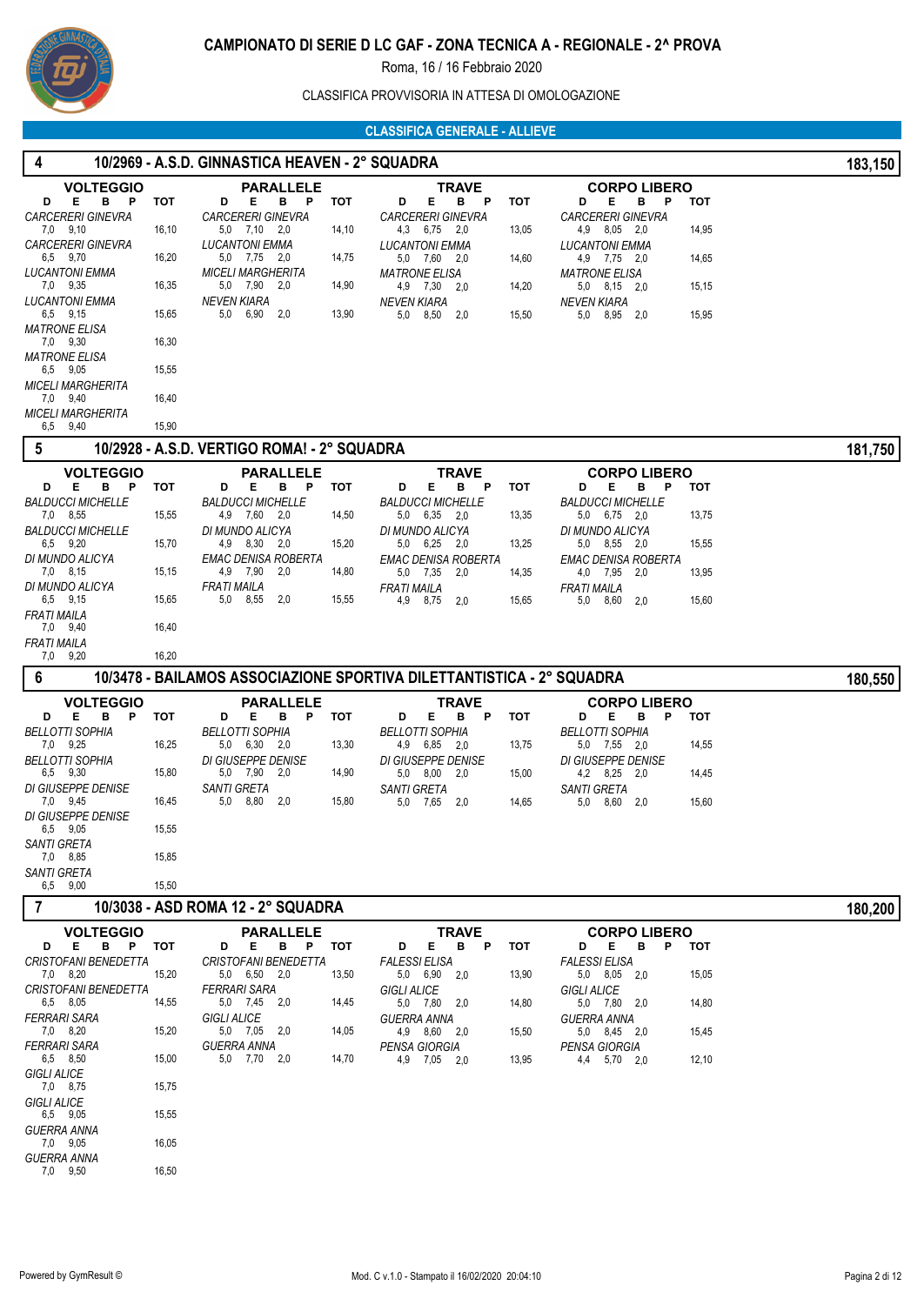

CLASSIFICA PROVVISORIA IN ATTESA DI OMOLOGAZIONE

|                                                       |       |                                                     |       | <b>CLASSIFICA GENERALE - ALLIEVE</b>                |       |                                                 |            |         |
|-------------------------------------------------------|-------|-----------------------------------------------------|-------|-----------------------------------------------------|-------|-------------------------------------------------|------------|---------|
| 8                                                     |       | 10/2589 - A.S.D. EUROPA CIAMPINO - 1° SQUADRA       |       |                                                     |       |                                                 |            | 180,150 |
| <b>VOLTEGGIO</b>                                      |       | <b>PARALLELE</b>                                    |       | <b>TRAVE</b>                                        |       | <b>CORPO LIBERO</b>                             |            |         |
| Е<br>в<br>D<br>P<br>LUCHETTI GINEVRA                  | тот   | в<br>P<br>D<br>Е<br>LUCHETTI GINEVRA                | тот   | Е<br>в<br>Р<br>D<br><b>LUCHETTI GINEVRA</b>         | тот   | Е<br>Ρ<br>D<br>в<br><b>LUCHETTI GINEVRA</b>     | тот        |         |
| 7,0 8,85                                              | 15,85 | $5,0$ $8,05$ $2,0$                                  | 15,05 | 5,0 7,60 2,0                                        | 14,60 | 5,0 8,05 2,0                                    | 15,05      |         |
| LUCHETTI GINEVRA<br>7,0 8,70                          | 15,70 | <b>MARRI MARTINA</b><br>5,0 5,50 2,0                | 12,50 | MARRI MARTINA<br>5,0 8,55 2,0                       | 15,55 | MARRI MARTINA<br>5,0 6,95 2,0                   | 13,95      |         |
| MARRI MARTINA<br>7,0 9,00                             | 16,00 | <b>SERRATORE CHIARA</b><br>5,0 8,70 2,0             | 15,70 | <b>SERRATORE CHIARA</b><br>5,0 8,15 2,0             | 15,15 | <b>SERRATORE CHIARA</b><br>$5,0$ $8,15$ $2,0$   | 15,15      |         |
| MARRI MARTINA                                         |       |                                                     |       |                                                     |       |                                                 |            |         |
| 7,0 8,30<br><b>SERRATORE CHIARA</b>                   | 15,30 |                                                     |       |                                                     |       |                                                 |            |         |
| 7,0 8,60<br><i>SERRATORE CHIARA</i>                   | 15,60 |                                                     |       |                                                     |       |                                                 |            |         |
| 7,0 7,95                                              | 14,95 |                                                     |       |                                                     |       |                                                 |            |         |
| 9                                                     |       | 10/596 - S.G.S.D EUR ARL - 2° SQUADRA               |       |                                                     |       |                                                 |            | 179,000 |
| <b>VOLTEGGIO</b>                                      |       | <b>PARALLELE</b>                                    |       | TRAVE                                               |       | <b>CORPO LIBERO</b>                             |            |         |
| B <sub>P</sub><br>Е.<br>D<br><b>CANETTI BENEDETTA</b> | тот   | Е.<br>B <sub>P</sub><br>D<br>ALLUCCI ILARIA         | тот   | Е.<br>в<br>P<br>D<br><b>CANETTI BENEDETTA</b>       | тот   | D<br>Е<br>в<br>P<br>CANETTI BENEDETTA           | <b>TOT</b> |         |
| 7,0 9,20<br>CANETTI BENEDETTA                         | 16,20 | 5,0 8,15 2,0<br>GIANESE EVA SOFIA                   | 15,15 | 6,40 2,0<br>5,0<br><b>LOLLI GIADA</b>               | 13,40 | 4,4 6,75 2,0<br><b>GIANESE EVA SOFIA</b>        | 13,15      |         |
| 6,5 8,80                                              | 15,30 | 5,0 7,75 2,0                                        | 14,75 | 5,0 6,25 2,0                                        | 13,25 | 5,0 7,25 2,0                                    | 14,25      |         |
| <b>GIANESE EVA SOFIA</b><br>7,0 8,65                  | 15,65 | LOLLI GIADA<br>5.0 7.60 2.0                         | 14,60 | PROJETTI MATTIOLI SARA<br>4,9 7,90 2,0              | 14,80 | LOLLI GIADA<br>$5,0$ $8,05$ $2,0$               | 15,05      |         |
| <b>GIANESE EVA SOFIA</b><br>6,5 8,50                  | 15,00 | SAMPAOLESI CECILIA<br>5,0 7,95 2,0                  | 14,95 | SAMPAOLESI CECILIA<br>4,9 7,30 2,0                  | 14,20 | SAMPAOLESI CECILIA<br>5,0 7,70 2,0              | 14,70      |         |
| LOLLI GIADA                                           |       |                                                     |       |                                                     |       |                                                 |            |         |
| 7,0 8,90<br>LOLLI GIADA                               | 15,90 |                                                     |       |                                                     |       |                                                 |            |         |
| 6,5 8,35<br>SAMPAOLESI CECILIA                        | 14,85 |                                                     |       |                                                     |       |                                                 |            |         |
| 6,5 8,95                                              | 15,45 |                                                     |       |                                                     |       |                                                 |            |         |
| SAMPAOLESI CECILIA<br>$0,0$ $0,00$                    | 0,00  |                                                     |       |                                                     |       |                                                 |            |         |
| 10                                                    |       | 10/1802 - A.S.D. GYMNOVA SPORTING CLUB - 1° SQUADRA |       |                                                     |       |                                                 |            | 178,950 |
| <b>VOLTEGGIO</b>                                      |       | <b>PARALLELE</b>                                    |       | TRAVE                                               |       | <b>CORPO LIBERO</b>                             |            |         |
| Е.<br>в<br>D<br>- P<br>MARCELLI VALENTINA             | тот   | Е<br>в<br>D<br>- P<br><b>MARCELLI VALENTINA</b>     | тот   | D<br>E.<br>в<br>Р<br><b>MARCELLI VALENTINA</b>      | тот   | Е<br>D<br>в<br>P<br><b>MARCELLI VALENTINA</b>   | <b>TOT</b> |         |
| 7,0 9,15                                              | 16,15 | 5,0 8,40 2,0<br>PERUZZO AURORA                      | 15,40 | 4,7 8,10 2,0                                        | 14,80 | 4,9 6,75 2,0                                    | 13,65      |         |
| <b>MARCELLI VALENTINA</b><br>7,0 9,15                 | 16,15 | 5,0 7,10<br>2,0                                     | 14,10 | PERUZZO AURORA<br>5,0 6,40<br>2,0                   | 13,40 | PERUZZO AURORA<br>$4,7$ $7,10$ $2,0$            | 13,80      |         |
| PERUZZO AURORA<br>7,0 8,35                            | 15,35 | <b>SAVO EMILY</b><br>5,0 7,45 2,0                   | 14,45 | <b>SAVO EMILY</b><br>5,0 7,05 2,0                   | 14,05 | SAVO EMILY<br>5,0 7,00 2,0                      | 14,00      |         |
| PERUZZO AURORA<br>$0,0$ $0,00$                        | 0,00  | <b>TARTAGLIONE ALESSIA</b><br>5,0 8,25 2,0          | 15,25 | <b>TARTAGLIONE ALESSIA</b>                          |       | TARTAGLIONE ALESSIA                             |            |         |
| <b>SAVO EMILY</b>                                     |       |                                                     |       | $5,0$ $8,10$ $2,0$                                  | 15,10 | 5.0 7.45 2.0                                    | 14,45      |         |
| 7,0 8,55<br><b>SAVO EMILY</b>                         | 15,55 |                                                     |       |                                                     |       |                                                 |            |         |
| 7,0 8,40<br><b>TARTAGLIONE ALESSIA</b>                | 15,40 |                                                     |       |                                                     |       |                                                 |            |         |
| 7,0 8,95                                              | 15,95 |                                                     |       |                                                     |       |                                                 |            |         |
| <b>TARTAGLIONE ALESSIA</b><br>6,5 9,00                | 15,50 |                                                     |       |                                                     |       |                                                 |            |         |
| 11                                                    |       | 10/283 - SOCIETA' GINNASTICA ROMA APD - 2° SQUADRA  |       |                                                     |       |                                                 |            | 178,550 |
| <b>VOLTEGGIO</b>                                      |       | <b>PARALLELE</b>                                    |       | TRAVE                                               |       | <b>CORPO LIBERO</b>                             |            |         |
| E.<br>в<br>$\mathsf{P}$<br>D<br>DE CAPUA SOFIA        | тот   | E.<br>в<br>е тот<br>D<br>DE CAPUA SOFIA             |       | Е.<br>в<br>$\mathsf{P}$<br>D<br><b>MURA GINEVRA</b> | тот   | Е<br>B <sub>P</sub><br>D<br><b>MURA GINEVRA</b> | <b>TOT</b> |         |
| 6,5 8,70                                              | 15,20 | 5,0 8,45 2,0                                        | 15,45 | 4,4 7,10 2,0                                        | 13,50 | 4,3 5,95 2,0                                    | 12,25      |         |
| DE CAPUA SOFIA<br>7,0 7,80                            | 14,80 | <b>MURA GINEVRA</b><br>5,0 8,30 2,0                 | 15,30 | <b>MURA SOFIA</b><br>$5,0$ $8,10$ $2,0$             | 15,10 | <b>MURA SOFIA</b><br>4,3 7,50 2,0               | 13,80      |         |
| MURA SOFIA<br>7,0 8,05                                | 15,05 | <b>MURA SOFIA</b><br>4,9 8,25 2,0                   | 15,15 | ROSICARELLI CHIARA<br>5,0 8,00 2,0                  | 15,00 | ROSICARELLI CHIARA<br>4,3 7,85 2,0              | 14,15      |         |
| <b>MURA SOFIA</b>                                     |       | ROSICARELLI CHIARA                                  |       | <b>VITALE ELENA</b>                                 |       | <b>VITALE ELENA</b>                             |            |         |
| 6,5 8,40<br>ROSICARELLI CHIARA                        | 14,90 | 5,0 7,30 2,0                                        | 14,30 | 4,8 7,80 2,0                                        | 14,60 | 4,8 7,75 2,0                                    | 14,55      |         |
| 7,0 8,20<br>ROSICARELLI CHIARA                        | 15,20 |                                                     |       |                                                     |       |                                                 |            |         |
| 6,5 8,10<br><b>VITALE ELENA</b>                       | 14,60 |                                                     |       |                                                     |       |                                                 |            |         |
|                                                       |       |                                                     |       |                                                     |       |                                                 |            |         |

7,0 *VITALE ELENA* 7,25 14,25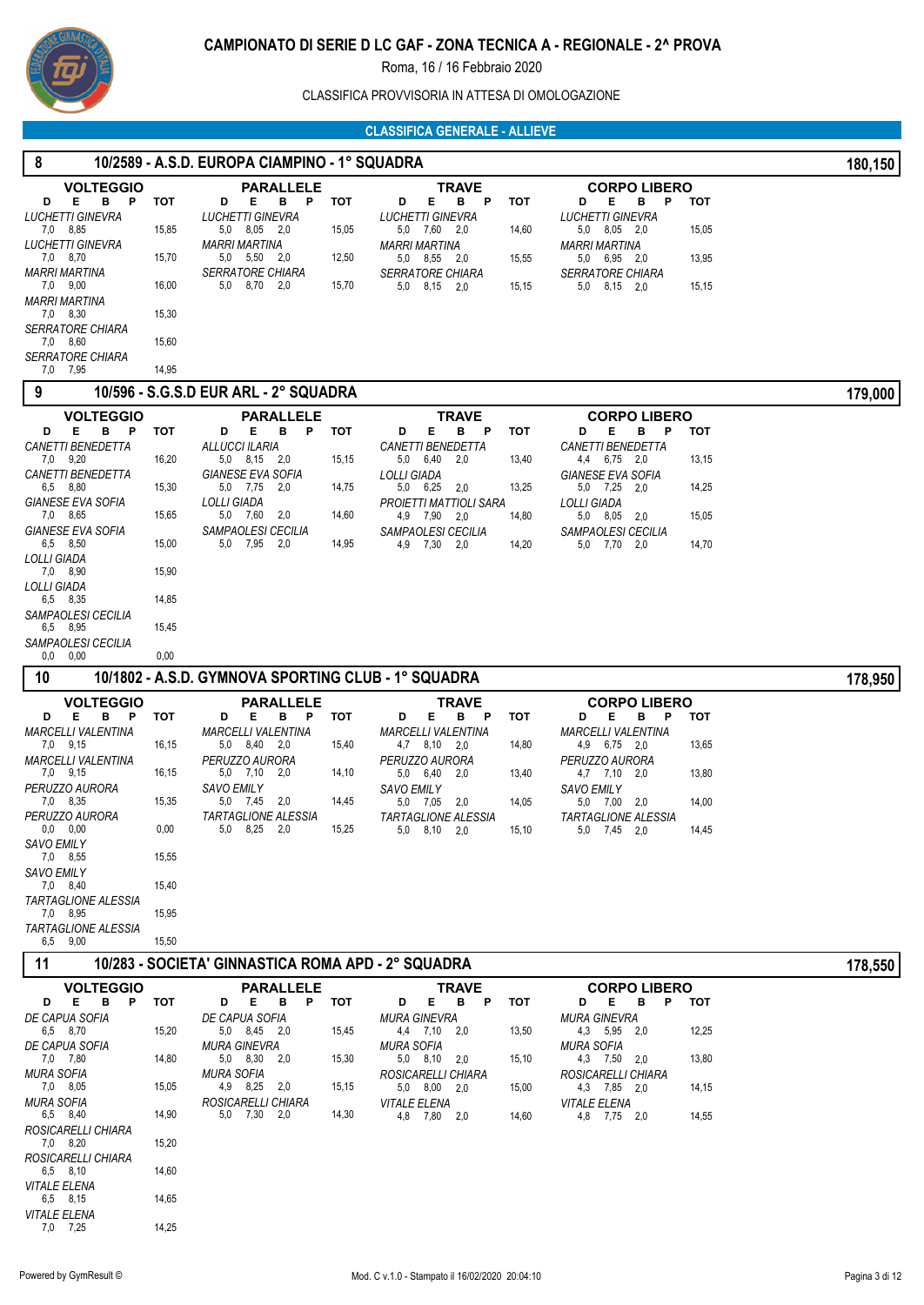

CLASSIFICA PROVVISORIA IN ATTESA DI OMOLOGAZIONE

| 12                                           |       | 10/3073 - ASD CASTEL MADAMA - 1° SQUADRA             |       |                                                           |            |                                               |       | 178,350 |
|----------------------------------------------|-------|------------------------------------------------------|-------|-----------------------------------------------------------|------------|-----------------------------------------------|-------|---------|
| <b>VOLTEGGIO</b>                             |       | <b>PARALLELE</b>                                     |       | <b>TRAVE</b>                                              |            | <b>CORPO LIBERO</b>                           |       |         |
| Е<br>D<br>в<br>P<br><b>BRACIOLA ISABELLA</b> | тот   | D<br>Е<br>В<br>Ρ<br><b>BRACIOLA ISABELLA</b>         | тот   | Е<br>P<br>D<br>в<br><b>BRACIOLA ISABELLA</b>              | тот        | D<br>Е<br>в<br>P<br><b>BRACIOLA ISABELLA</b>  | тот   |         |
| 7,0 9,30                                     | 16,30 | 4,9 7,85 2,0                                         | 14,75 | 4,8 8,50 2,0                                              | 15,30      | 4,9 7,20 2,0                                  | 14,10 |         |
| BRACIOLA ISABELLA<br>7,0 9,15                | 16,15 | <b>BUSSI MATILDA</b><br>6,80 2,0<br>5,0              | 13,80 | <b>BUSSI MATILDA</b><br>4,9 7,10 2,0                      | 14,00      | <b>BUSSI MATILDA</b><br>5,0 7,80 2,0          | 14,80 |         |
| <b>BUSSI MATILDA</b>                         |       | GIOVANNANGELI ISABELLA                               |       | GIOVANNANGELI ISABELLA                                    |            | GIOVANNANGELI ISABELLA                        |       |         |
| 6,5 8,90<br><b>BUSSI MATILDA</b>             | 15,40 | 4,8<br>6,85 2,0<br>PENNA CHIARA                      | 13,65 | 5,0 6,60 2,0                                              | 13,60      | 4,9 8,45 2,0                                  | 15,35 |         |
| 7,0 8,55                                     | 15,55 | 4,8<br>6,35 2,0                                      | 13,15 | PENNA CHIARA<br>4,7 7,90 2,0                              | 14,60      | PENNA CHIARA<br>5,0 7,20 2,0                  | 14,20 |         |
| GIOVANNANGELI ISABELLA<br>7,0 8,50           |       |                                                      |       |                                                           |            |                                               |       |         |
| GIOVANNANGELI ISABELLA                       | 15,50 |                                                      |       |                                                           |            |                                               |       |         |
| 7,0 7,65                                     | 14,65 |                                                      |       |                                                           |            |                                               |       |         |
| PENNA CHIARA<br>6,5 8,75                     | 15,25 |                                                      |       |                                                           |            |                                               |       |         |
| PENNA CHIARA<br>9,05                         | 16,05 |                                                      |       |                                                           |            |                                               |       |         |
| 7,0<br>13                                    |       | 10/2501 - A.S.D. LE GINNASTE - 2° SQUADRA            |       |                                                           |            |                                               |       | 176,750 |
| <b>VOLTEGGIO</b>                             |       | <b>PARALLELE</b>                                     |       | TRAVE                                                     |            | <b>CORPO LIBERO</b>                           |       |         |
| Е<br>в<br>P.<br>D                            | тот   | в<br>E<br>P<br>D                                     | тот   | Е<br>в<br>D<br>P                                          | тот        | Е<br>в<br>P<br>D                              | тот   |         |
| <b>BASILI MARTINA</b>                        |       | <b>BASILI MARTINA</b>                                |       | <b>BASILI MARTINA</b>                                     |            | <b>BASILI MARTINA</b>                         |       |         |
| 7,0 8,55<br><b>BASILI MARTINA</b>            | 15,55 | 5,0 7,70 2,0<br><b>BENEDETTI SOFIA</b>               | 14,70 | 5,0 7,20 2,0<br><b>BENEDETTI SOFIA</b>                    | 14,20      | 5,0 7,65 2,0<br><b>BENEDETTI SOFIA</b>        | 14,65 |         |
| 7,0 8,10                                     | 15,10 | 5,0 8,15 2,0                                         | 15,15 | 5,0 6,60 2,0                                              | 13,60      | $5,0$ $7,15$ $2,0$                            | 14,15 |         |
| <i>BENEDETTI SOFIA</i><br>7,0 8,90           | 15,90 | <b>FABRIZI FABIANA</b><br>5,0 7,85 2,0               | 14,85 | <b>FABRIZI FABIANA</b><br>5,0 7,30<br>- 2,0               | 14,30      | <b>FABRIZI FABIANA</b><br>$6,90$ $2,0$<br>5,0 | 13,90 |         |
| <b>BENEDETTI SOFIA</b>                       |       |                                                      |       |                                                           |            |                                               |       |         |
| 7,0 7,75<br><b>FABRIZI FABIANA</b>           | 14,75 |                                                      |       |                                                           |            |                                               |       |         |
| 7,0 8,80                                     | 15,80 |                                                      |       |                                                           |            |                                               |       |         |
| <b>FABRIZI FABIANA</b><br>6,5 9,10           | 15,60 |                                                      |       |                                                           |            |                                               |       |         |
| 14                                           |       | 10/284 - S. S. D. GINNASTICA ROMANA ARL - 3° SQUADRA |       |                                                           |            |                                               |       |         |
|                                              |       |                                                      |       |                                                           |            |                                               |       | 174,050 |
| <b>VOLTEGGIO</b><br>Е<br>в<br>P<br>D         | тот   | <b>PARALLELE</b><br>D<br>Е<br>в<br>Ρ                 | тот   | <b>TRAVE</b><br>Е<br>D<br>в<br>P                          | тот        | <b>CORPO LIBERO</b><br>D<br>Е<br>в<br>P       | тот   |         |
| <b>FIORANI GINEVRA</b>                       |       | <b>GALAFATI GRETA</b>                                |       | <b>FIORANI GINEVRA</b>                                    |            | <b>FIORANI GINEVRA</b>                        |       |         |
| 7,0 8,35<br><b>FIORANI GINEVRA</b>           | 15,35 | 4,9 8,20 2,0<br><b>GIANNINI LUDOVICA</b>             | 15,10 | 4,9 5,75<br>- 2,0<br><b>GALAFATI GRETA</b>                | 12,65      | 4,9 7,10 2,0<br>GALAFATI GRETA                | 14,00 |         |
| 6,5 8,65                                     | 15,15 | 5,0 7,00 2,0                                         | 14,00 | 5,0 6,75 2,0                                              | 13,75      | 5,0 8,00 2,0                                  | 15,00 |         |
| <b>GALAFATI GRETA</b><br>7,0 8,50            | 15,50 | ZOFFOLI EMMA<br>5,0 7,55 2,0                         | 14,55 | GIANNINI LUDOVICA<br>5,0 5,45 2,0                         | 12,45      | GIANNINI LUDOVICA<br>$5,0$ $8,00$ $2,0$       | 15,00 |         |
| GALAFATI GRETA                               |       |                                                      |       | <b>ZOFFOLI EMMA</b>                                       |            | <b>ZOFFOLI EMMA</b>                           |       |         |
| 6,5 9,30<br>GIANNINI LUDOVICA                | 15,80 |                                                      |       | $5.0\quad 6.05\quad 2.0$                                  | 13,05      | 5,0 7,15 2,0                                  | 14,15 |         |
| 7,0 8,60                                     | 15,60 |                                                      |       |                                                           |            |                                               |       |         |
| <b>GIANNINI LUDOVICA</b><br>6,5 9,15         | 15,65 |                                                      |       |                                                           |            |                                               |       |         |
| <b>ZOFFOLI EMMA</b>                          |       |                                                      |       |                                                           |            |                                               |       |         |
| 7,0 8,15<br><b>ZOFFOLI EMMA</b>              | 15,15 |                                                      |       |                                                           |            |                                               |       |         |
| 6,5 8,60                                     | 15,10 |                                                      |       |                                                           |            |                                               |       |         |
| 15                                           |       |                                                      |       | 10/1143 - A.S.D. CENTRO GINNASTICA NOMENTANA - 1° SQUADRA |            |                                               |       | 173,950 |
| <b>VOLTEGGIO</b>                             |       | <b>PARALLELE</b>                                     |       | <b>TRAVE</b>                                              |            | <b>CORPO LIBERO</b>                           |       |         |
| E.<br>в<br><b>P</b><br>D                     | тот   | B P<br>D<br>E                                        | тот   | Е<br>B P<br>D                                             | <b>TOT</b> | Е<br>в<br>P<br>D                              | тот   |         |
| <b>ARRIGHINI SOFIA</b><br>7,0 7,85           | 14,85 | <b>ARRIGHINI SOFIA</b><br>5,0 6,95 2,0               | 13,95 | <b>ARRIGHINI SOFIA</b><br>5,0 5,90 2,0                    | 12,90      | <b>ARRIGHINI SOFIA</b><br>5,0 7,45 2,0        | 14,45 |         |
| <b>ARRIGHINI SOFIA</b>                       |       | CARLUCCI ALESSIA                                     |       | CARLUCCI ALESSIA                                          |            | <b>CARLUCCI ALESSIA</b>                       |       |         |
| 7,0 8,30<br>CARLUCCI ALESSIA                 | 15,30 | 5,0 6,55 2,0<br><i><b>INTEMERATO ELISA</b></i>       | 13,55 | 5,0 7,25 2,0<br><i><b>INTEMERATO ELISA</b></i>            | 14,25      | 5,0 6,70 2,0<br><b>INTEMERATO ELISA</b>       | 13,70 |         |
| 7,0 7,60                                     | 14,60 | 5,0 7,35 2,0                                         | 14,35 | 5,0 7,80 2,0                                              | 14,80      | 5,0 8,00 2,0                                  | 15,00 |         |
| CARLUCCI ALESSIA<br>6,5 8,15                 | 14,65 | ZACCARI ELEONORA<br>4,8 4,70 2,0                     | 11,50 | ZACCARI ELEONORA<br>$5,0$ $6,15$ $2,0$                    | 13,15      | ZACCARI ELEONORA<br>5,0 5,55 2,0              | 12,55 |         |
| <i><b>INTEMERATO ELISA</b></i>               |       |                                                      |       |                                                           |            |                                               |       |         |
| 7,0 9,65<br><b>INTEMERATO ELISA</b>          | 16,65 |                                                      |       |                                                           |            |                                               |       |         |
| 7,0 8,95                                     | 15,95 |                                                      |       |                                                           |            |                                               |       |         |
| ZACCARI ELEONORA<br>7,0 7,80                 | 14,80 |                                                      |       |                                                           |            |                                               |       |         |
| ZACCARI ELEONORA<br>6,5 8,20                 | 14,70 |                                                      |       |                                                           |            |                                               |       |         |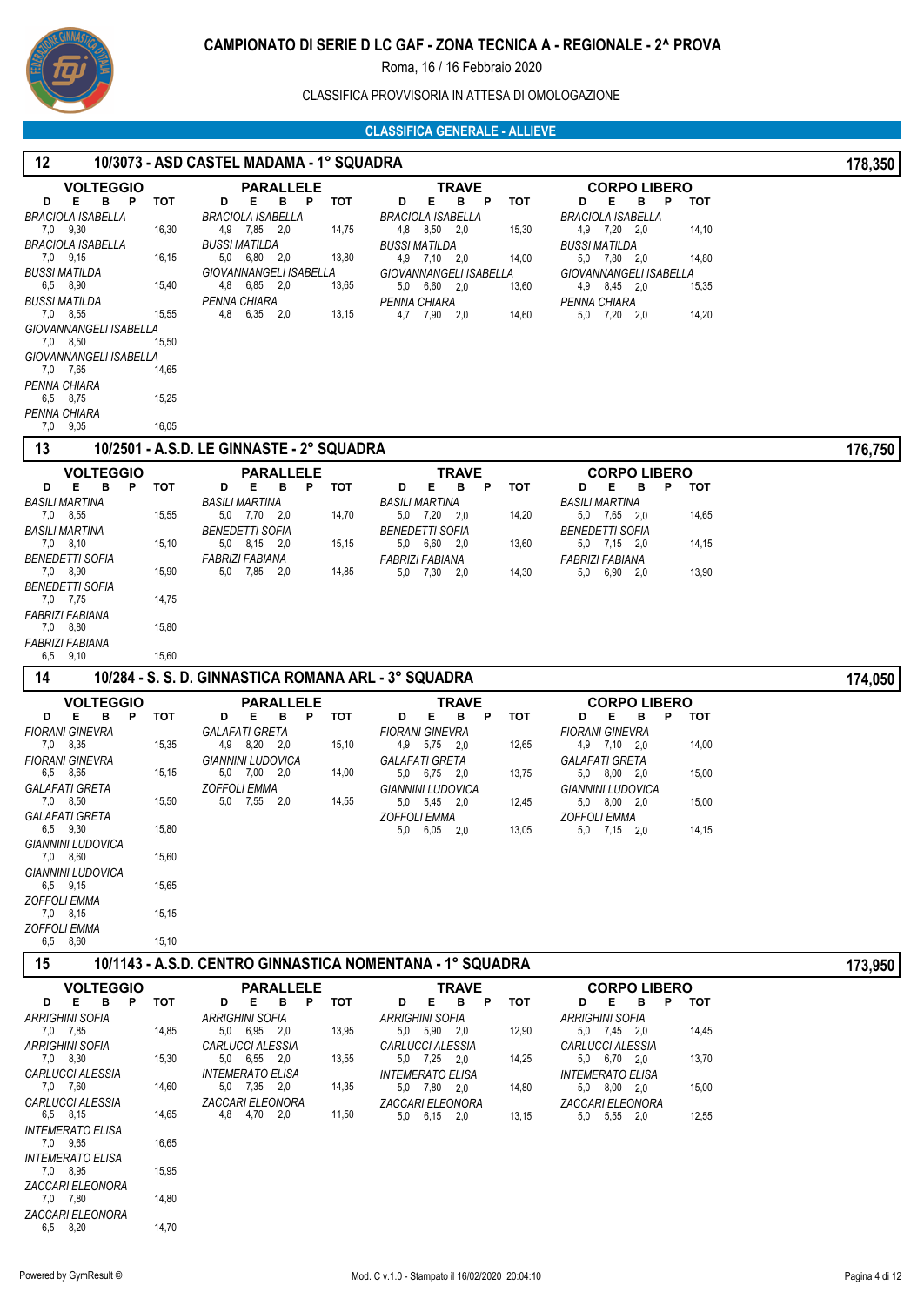# **CAMPIONATO DI SERIE D LC GAF - ZONA TECNICA A - REGIONALE - 2^ PROVA**

Roma, 16 / 16 Febbraio 2020

CLASSIFICA PROVVISORIA IN ATTESA DI OMOLOGAZIONE

| 16  |                  |   |       | 10/3073 - ASD CASTEL MADAMA - 2° SQUADRA |                          |     |   |       |                  |          |              |     |       |                  |                     |     |   |       | 168,800 |
|-----|------------------|---|-------|------------------------------------------|--------------------------|-----|---|-------|------------------|----------|--------------|-----|-------|------------------|---------------------|-----|---|-------|---------|
|     | <b>VOLTEGGIO</b> |   |       |                                          | <b>PARALLELE</b>         |     |   |       |                  |          | <b>TRAVE</b> |     |       |                  | <b>CORPO LIBERO</b> |     |   |       |         |
| D   | Е<br>в           | P | тот   | D                                        | Е                        | в   | Р | тот   | D                | <b>E</b> | в            | P   | тот   | D                | - E                 | в   | P | тот   |         |
|     | CAUSHAJ CHIARA   |   |       | CAUSHAJ CHIARA                           |                          |     |   |       | CAUSHAJ CHIARA   |          |              |     |       | CAUSHAJ CHIARA   |                     |     |   |       |         |
|     | 6,5 8,60         |   | 15,10 | 5.0                                      | 7,80 2,0                 |     |   | 14,80 |                  | 4,5 8,65 | 2.0          | 0.5 | 14,65 |                  | 5,0 7,25 2,0        |     |   | 14,25 |         |
|     | CAUSHAJ CHIARA   |   |       | PIROMALLI CHIARA                         |                          |     |   |       | PIROMALLI CHIARA |          |              |     |       | PIROMALLI CHIARA |                     |     |   |       |         |
|     | 7,0 8,25         |   | 15,25 |                                          | $5.0\quad 6.35\quad 2.0$ |     |   | 13,35 | 4,3              | 6,70     | 2.0          |     | 13,00 |                  | 4,7 4,90 2,0        |     |   | 11,60 |         |
|     | PIROMALLI CHIARA |   |       | ROSSI CHIARA                             |                          |     |   |       | ROSSI CHIARA     |          |              |     |       | ROSSI CHIARA     |                     |     |   |       |         |
|     | 6,5 8,85         |   | 15,35 | 5.0                                      | 7,15                     | 2,0 |   | 14,15 | 4,3              | 6,90     | 2.0          |     | 13,20 | 4,6              | 6,85                | 2.0 |   | 13,45 |         |
|     | PIROMALLI CHIARA |   |       |                                          |                          |     |   |       |                  |          |              |     |       |                  |                     |     |   |       |         |
|     | 7,0 8,70         |   | 15,70 |                                          |                          |     |   |       |                  |          |              |     |       |                  |                     |     |   |       |         |
|     | ROSSI CHIARA     |   |       |                                          |                          |     |   |       |                  |          |              |     |       |                  |                     |     |   |       |         |
|     | 7,0 8,40         |   | 15,40 |                                          |                          |     |   |       |                  |          |              |     |       |                  |                     |     |   |       |         |
|     | ROSSI CHIARA     |   |       |                                          |                          |     |   |       |                  |          |              |     |       |                  |                     |     |   |       |         |
| 7,0 | 8,15             |   | 15,15 |                                          |                          |     |   |       |                  |          |              |     |       |                  |                     |     |   |       |         |

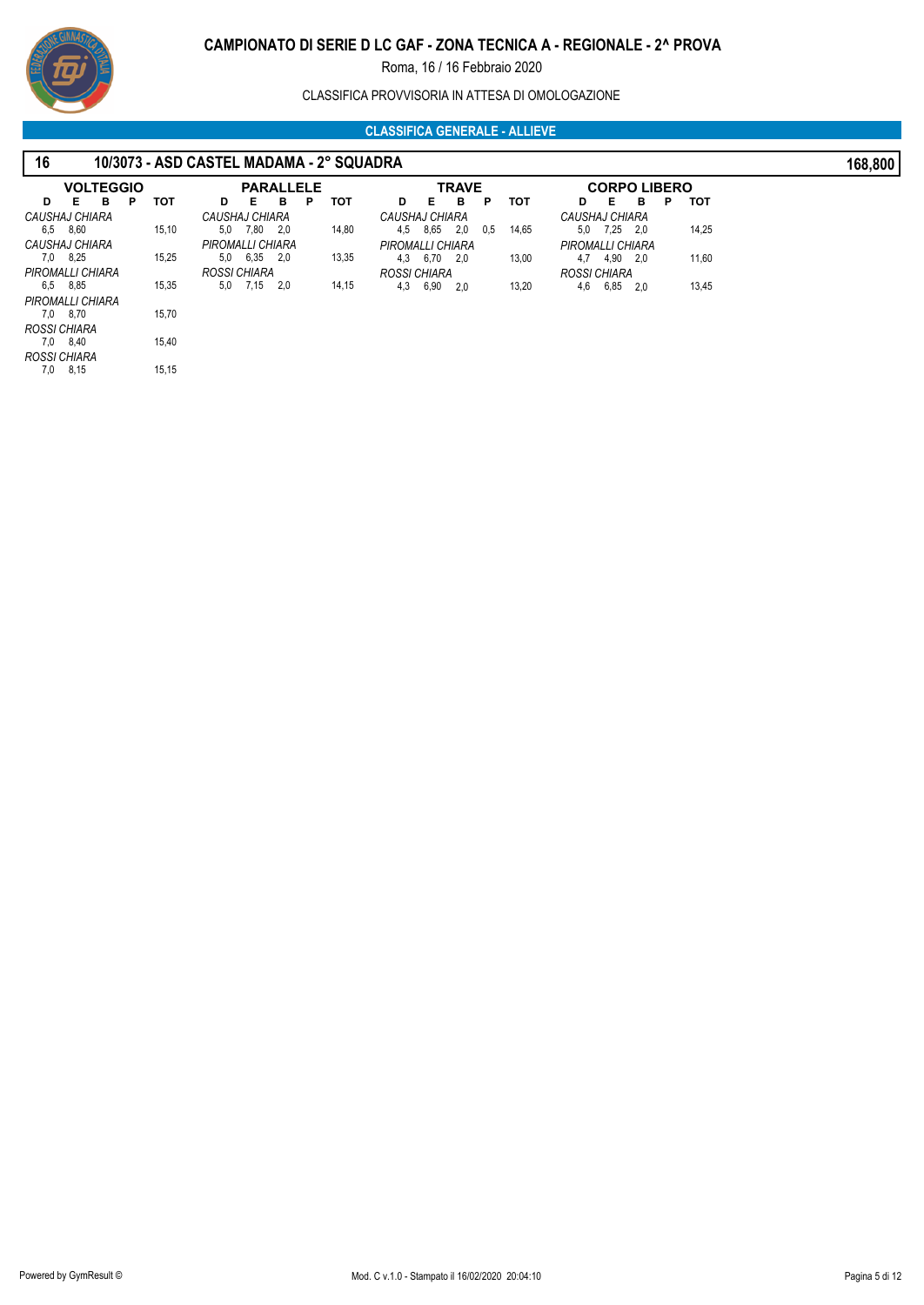

# CLASSIFICA PROVVISORIA IN ATTESA DI OMOLOGAZIONE

# **CLASSIFICA GENERALE - JUNIOR E SENIOR**

|                                                                                                                                                                                                                                                                                                                          |                                                                                                                                                                                                                                                                                                         | ULAJJIFIUA UENEKALE - JUNIUK E JENIUK                                                                                                                                                                                                             |                                                                                                                                                                                                                                                        |         |
|--------------------------------------------------------------------------------------------------------------------------------------------------------------------------------------------------------------------------------------------------------------------------------------------------------------------------|---------------------------------------------------------------------------------------------------------------------------------------------------------------------------------------------------------------------------------------------------------------------------------------------------------|---------------------------------------------------------------------------------------------------------------------------------------------------------------------------------------------------------------------------------------------------|--------------------------------------------------------------------------------------------------------------------------------------------------------------------------------------------------------------------------------------------------------|---------|
|                                                                                                                                                                                                                                                                                                                          | 10/2969 - A.S.D. GINNASTICA HEAVEN - 3° SQUADRA                                                                                                                                                                                                                                                         |                                                                                                                                                                                                                                                   |                                                                                                                                                                                                                                                        | 190,850 |
| <b>VOLTEGGIO</b><br>Е<br>B P<br>D<br>тот<br>CATAFFO BEATRICE<br>7,0 9,50<br><b>CATAFFO BEATRICE</b><br>7,0 8,35<br><b>DEL GIUDICE BENEDETTA</b><br>7,0 9,30<br><b>DEL GIUDICE BENEDETTA</b><br>6,5 9,30<br>15,80<br>POLIZIANI VALERIA<br>7,0 9,75<br>POLIZIANI VALERIA<br>6,5 9,60<br>POMENTI GIULIA<br>7,0 9,55         | <b>PARALLELE</b><br>Е<br>D<br>в<br>P<br>тот<br>CATAFFO BEATRICE<br>16,50<br>4,5 7,70 2,0<br>14,20<br><b>DEL GIUDICE BENEDETTA</b><br>15,35<br>5,0<br>8,50<br>2,0<br>15,50<br>MARTURANO VERONICA<br>16,30<br>5,0 8,80 2,0<br>15,80<br>POMENTI GIULIA<br>5,0 8,70 2,0<br>15,70<br>16,75<br>16,10<br>16,55 | <b>TRAVE</b><br>Е<br>D<br>B P<br><b>TOT</b><br><b>CATAFFO BEATRICE</b><br>5,0 8,70 2,0<br>15,70<br><b>DEL GIUDICE BENEDETTA</b><br>5,0 8,70 2,0<br>15,70<br>POLIZIANI VALERIA<br>5,0 8,80 2,0<br>15,80<br>POMENTI GIULIA<br>5,0 6,00 2,0<br>13,00 | <b>CORPO LIBERO</b><br>Е<br>D<br>в<br>P<br>тот<br>CATAFFO BEATRICE<br>4,5 8,65 2,0<br>15,15<br><b>DEL GIUDICE BENEDETTA</b><br>4,5 7,80 2.0<br>14,30<br>POLIZIANI VALERIA<br>$5,0$ $9,15$ $2,0$<br>16,15<br>POMENTI GIULIA<br>8,55 2,0<br>5,0<br>15,55 |         |
| POMENTI GIULIA<br>6,5 9,60                                                                                                                                                                                                                                                                                               | 16,10                                                                                                                                                                                                                                                                                                   |                                                                                                                                                                                                                                                   |                                                                                                                                                                                                                                                        |         |
| $\boldsymbol{2}$                                                                                                                                                                                                                                                                                                         | 10/2928 - A.S.D. VERTIGO ROMA! - 1° SQUADRA                                                                                                                                                                                                                                                             |                                                                                                                                                                                                                                                   |                                                                                                                                                                                                                                                        | 187,950 |
| <b>VOLTEGGIO</b>                                                                                                                                                                                                                                                                                                         | <b>PARALLELE</b>                                                                                                                                                                                                                                                                                        | <b>TRAVE</b>                                                                                                                                                                                                                                      | <b>CORPO LIBERO</b>                                                                                                                                                                                                                                    |         |
| Е<br>в<br>P<br>тот<br>D<br><b>FRABONI ELISA</b><br>7,0 9,25<br>FRABONI ELISA<br>6,5 9,25<br><b>MAZZA GLORIA</b><br>7,0 9,45<br>MAZZA GLORIA<br>6,5 9,15<br>PALANDRANI VALERIA<br>7,0 9,15<br>PALANDRANI VALERIA<br>6,5 9,40<br>15,90<br>STRINGOLA ALESSANDRA<br>7,0 9,40<br>16,40<br>STRINGOLA ALESSANDRA<br>6,5<br>9,25 | Е<br>в<br>Ρ<br>тот<br>D<br>FRABONI ELISA<br>16,25<br>5,0 8,95 2,0<br>15,95<br>MAZZA GLORIA<br>5,0 8,35 2,0<br>15,75<br>15,35<br>PALANDRANI VALERIA<br>16,45<br>5,0 8,60 2,0<br>15,60<br>STRINGOLA ALESSANDRA<br>5,0 7,60 2,0<br>15,65<br>14,60<br>16,15<br>15,75                                        | Е<br>в<br>P<br><b>TOT</b><br>D<br><b>FRABONI ELISA</b><br>4,9 7,45 2,0<br>14,35<br>MAZZA GLORIA<br>5,0 7,95 2,0<br>14,95<br>PALANDRANI VALERIA<br>5,0 8,70 2,0<br>15,70<br>STRINGOLA ALESSANDRA<br>4,8 5,95 2,0<br>12,75                          | D<br>Е<br>в<br>Ρ<br><b>TOT</b><br><b>FRABONI ELISA</b><br>5,0 8,50 2,0<br>15,50<br>MAZZA GLORIA<br>5,0 8,65 2,0<br>15,65<br>PALANDRANI VALERIA<br>5,0 8,80 2,0<br>15,80<br>STRINGOLA ALESSANDRA<br>5,0 7,90 2,0<br>14,90                               |         |
| 3                                                                                                                                                                                                                                                                                                                        | 10/2501 - A.S.D. LE GINNASTE - 1° SQUADRA                                                                                                                                                                                                                                                               |                                                                                                                                                                                                                                                   |                                                                                                                                                                                                                                                        | 187,300 |
| <b>VOLTEGGIO</b><br>D<br>Е<br>B P<br>тот<br>CAVAZZA ALICE CAROLA<br>7,0 9,40<br>CAVAZZA ALICE CAROLA<br>$1,0$ 9,40<br><b>CRACIUN DENISE LORENZA</b><br>7.0 9.25<br><b>CRACIUN DENISE LORENZA</b><br>6,5 9,50<br><b>IANNI BENEDETTA</b><br>7,0 9,35<br><b>IANNI BENEDETTA</b><br>7,0 8,45                                 | <b>PARALLELE</b><br>D<br>Е<br>B <sub>P</sub><br>тот<br>CAVAZZA ALICE CAROLA<br>4,7 8,70 2,0<br>16,40<br>15,40<br>CRACIUN DENISE LORENZA<br>16,40<br>16,20<br>5,0 9,20 2,0<br><b>IANNI BENEDETTA</b><br>5,0 9,05 2,0<br>16,05<br>16,25<br>16,00<br>16,35<br>15,45                                        | <b>TRAVE</b><br>D<br>Е<br>B P<br>тот<br>CAVAZZA ALICE CAROLA<br>5,0 8,45 2,0<br>15,45<br><b>CRACIUN DENISE LORENZA</b><br>$5,0$ $8,55$ $2,0$<br>15,55<br><i><b>IANNI BENEDETTA</b></i><br>4,2 8,55 2,0<br>14,75                                   | <b>CORPO LIBERO</b><br>D<br>Е<br>в<br>P<br>тот<br>CAVAZZA ALICE CAROLA<br>5,0 8,70 2,0<br>15,70<br><i><b>CRACIUN DENISE LORENZA</b></i><br>14,60<br>$5,0$ $7,60$ $2,0$<br><b>IANNI BENEDETTA</b><br>0,5<br>4,7 8,40 2,0<br>14,60                       |         |
| 4                                                                                                                                                                                                                                                                                                                        | 10/2078 - A.S.D. ATLETICO TALENTI - 1° SQUADRA                                                                                                                                                                                                                                                          |                                                                                                                                                                                                                                                   |                                                                                                                                                                                                                                                        | 185,750 |
| <b>VOLTEGGIO</b><br>E<br>B P<br>D<br>тот<br>DE ANGELIS MARTINA<br>7,0 8,90<br>DE ANGELIS MARTINA<br>7,0 8,75<br><b>IMPECIATI MIRIAM</b><br>7,0 8,90<br><b>IMPECIATI MIRIAM</b><br>7,0 8,40<br>0,1<br>15,30<br><b>LUCCHETTI FLAVIA</b><br>7,0 9,00                                                                        | <b>PARALLELE</b><br>Е<br>B<br>P<br>тот<br>D<br>DE ANGELIS MARTINA<br>15,90<br>5,0 8,60 2,0<br>15,60<br><b>IMPECIATI MIRIAM</b><br>15,30<br>15,75<br>4,6 8,70 2,0<br>LUCCHETTI FLAVIA<br>15,90<br>4,9 7,85 2,0<br>14,75<br><b>TOIA LAVINIA</b><br>5,0 8,60<br>15,60<br>2,0<br>16,00                      | <b>TRAVE</b><br>D<br>Е<br>в<br>P<br><b>TOT</b><br>DE ANGELIS MARTINA<br>5,0 9,05 2,0<br>16,05<br><b>IMPECIATI MIRIAM</b><br>5,0 8,15 2,0<br>15,15<br>LUCCHETTI FLAVIA<br>4,6 7,25 2,0<br>13,85<br><b>TOIA LAVINIA</b><br>4,4 9,15 2,0<br>15,55    | <b>CORPO LIBERO</b><br>Е<br>в<br>D<br>Ρ<br><b>TOT</b><br>DE ANGELIS MARTINA<br>14,95<br>5,0 7,95 2,0<br><b>IMPECIATI MIRIAM</b><br>5,0 8,15 2,0<br>15,15<br>LUCCHETTI FLAVIA<br>4,9 7,70 2,0<br>14,60<br><b>TOIA LAVINIA</b><br>4,4 7,90 2,0<br>14,30  |         |

 6,5 *LUCCHETTI FLAVIA* 8,80 15,30 7,0 *TOIA LAVINIA* 8,65 15,65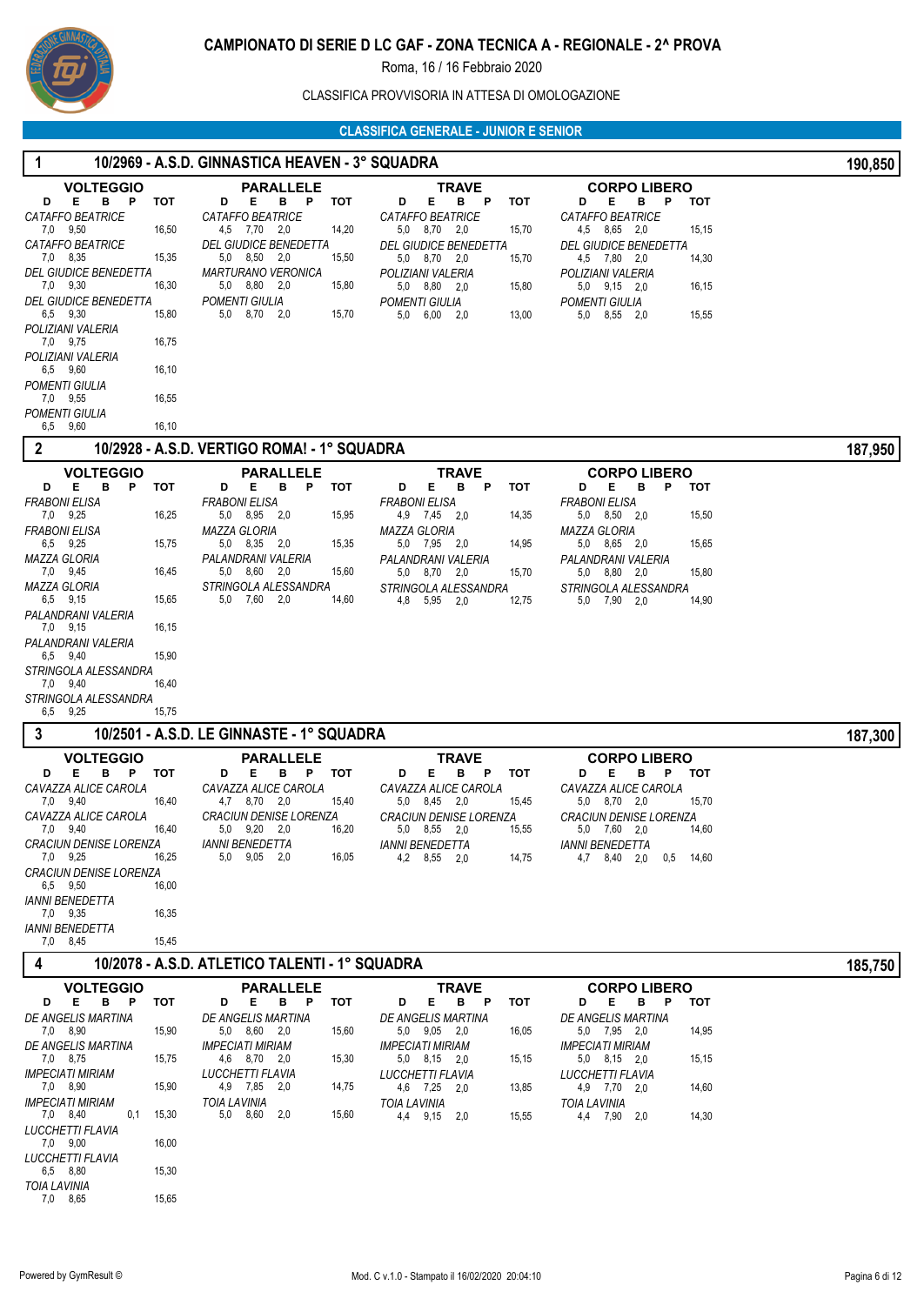

# CLASSIFICA PROVVISORIA IN ATTESA DI OMOLOGAZIONE

| 5                                             |       | 10/1999 - OLOS GYM 2000 A.S.D. - 1° SQUADRA        |       |                                                |            |                                             |       | 185,050 |
|-----------------------------------------------|-------|----------------------------------------------------|-------|------------------------------------------------|------------|---------------------------------------------|-------|---------|
| <b>VOLTEGGIO</b>                              |       | <b>PARALLELE</b>                                   |       | <b>TRAVE</b>                                   |            | <b>CORPO LIBERO</b>                         |       |         |
| E.<br>в<br>P<br>D<br>AGNOLI AGNESE            | тот   | в<br>P<br>Е<br>D<br>BALDACCI GIULIA                | тот   | E.<br>в<br>P<br>D<br><b>BALDACCI GIULIA</b>    | <b>TOT</b> | Е<br>P.<br>D<br>в<br>AGNOLI AGNESE          | тот   |         |
| 7,0 9,35                                      | 16,35 | 5,0 7,85<br>2,0                                    | 14,85 | 4,1 7,55 2,0                                   | 13,65      | 4,5 8,25 2,0                                | 14,75 |         |
| AGNOLI AGNESE                                 |       | <b>CICE LUCIA</b>                                  |       | <b>CICE LUCIA</b>                              |            | <b>BALDACCI GIULIA</b>                      |       |         |
| 6,5 9,40<br>BALDACCI GIULIA                   | 15,90 | 5,0 7,90 2,0<br>CINELLI CAMILLA                    | 14,90 | 4,6 8,05 2,0<br>CINELLI CAMILLA                | 14,65      | 4,8 8,60 2,0<br>CINELLI CAMILLA             | 15,40 |         |
| 7,0 9,25                                      | 16,25 | 5,0 9,00 2,0                                       | 16,00 | 4,7 9,00 2,0                                   | 15,70      | 4,8 8,65 2,0                                | 15,45 |         |
| <b>BALDACCI GIULIA</b><br>6,5 9,60            | 16,10 | <b>MEGLIO ARIANNA</b><br>4,4 8,15 2,0              | 14,55 | <b>MEGLIO ARIANNA</b>                          |            | <b>MEGLIO ARIANNA</b>                       |       |         |
| <b>CICE LUCIA</b>                             |       |                                                    |       | 4,7 7,75 2,0                                   | 14,45      | 8,40 2,0<br>4,6                             | 15,00 |         |
| 7,0 9,05                                      | 16,05 |                                                    |       |                                                |            |                                             |       |         |
| <b>CICE LUCIA</b><br>6,5 9,10                 | 15,60 |                                                    |       |                                                |            |                                             |       |         |
| MEGLIO ARIANNA                                |       |                                                    |       |                                                |            |                                             |       |         |
| 7,0 8,90<br><b>MEGLIO ARIANNA</b>             | 15,90 |                                                    |       |                                                |            |                                             |       |         |
| 6,5 8,60                                      | 15,10 |                                                    |       |                                                |            |                                             |       |         |
| 6                                             |       | 10/3479 - ASD GINNASTICA ARTISTICA P4 - 1° SQUADRA |       |                                                |            |                                             |       | 184,850 |
| <b>VOLTEGGIO</b>                              |       | <b>PARALLELE</b>                                   |       | <b>TRAVE</b>                                   |            | <b>CORPO LIBERO</b>                         |       |         |
| в<br>Е<br>- P<br>D<br><b>CONFORTINI SOFIA</b> | тот   | D<br>Е<br>в<br>P<br><b>CONFORTINI SOFIA</b>        | тот   | Е<br>D<br>в<br>P<br><b>CONFORTINI SOFIA</b>    | <b>TOT</b> | D<br>Е<br>в<br>P<br><b>CONFORTINI SOFIA</b> | тот   |         |
| 7,0 8,85                                      | 15,85 | 5,0 8,00 2,0                                       | 15,00 | 4,9 5,65 2,0                                   | 12,55      | 5,0 7,85 2,0                                | 14,85 |         |
| <b>CONFORTINI SOFIA</b>                       |       | <b>GERMANO GAIA</b>                                |       | <b>GERMANO GAIA</b>                            |            | <b>GERMANO GAIA</b>                         |       |         |
| 6,5 9,05<br><b>GERMANO GAIA</b>               | 15,55 | 5.0 8.70 2.0<br>NOTARANTONIO AGNESE                | 15,70 | 5,0 8,80 2,0<br>NOTARANTONIO AGNESE            | 15,80      | 4,7 8,20 2,0<br>NOTARANTONIO AGNESE         | 14,90 |         |
| 7,0 9,05                                      | 16,05 | 5,0 8,20 2,0                                       | 15,20 | 5,0 7,65 2,0                                   | 14,65      | 4,9 8,35 2,0                                | 15,25 |         |
| <b>GERMANO GAIA</b><br>6,5 9,10               | 15,60 | REGOLI ADRIANA<br>8,30 2,0<br>5,0                  | 15,30 | REGOLI ADRIANA<br>5,0 7,40 2,0                 | 14,40      | <b>REGOLI ADRIANA</b><br>4,9 8,45 2,0       | 15,35 |         |
| NOTARANTONIO AGNESE                           |       |                                                    |       |                                                |            |                                             |       |         |
| 7,0 9,40                                      | 16,40 |                                                    |       |                                                |            |                                             |       |         |
| NOTARANTONIO AGNESE<br>6,5 9,10               | 15,60 |                                                    |       |                                                |            |                                             |       |         |
| REGOLI ADRIANA                                |       |                                                    |       |                                                |            |                                             |       |         |
| 7,0 8,60<br>REGOLI ADRIANA                    | 15,60 |                                                    |       |                                                |            |                                             |       |         |
| 6,5 9,05                                      | 15,55 |                                                    |       |                                                |            |                                             |       |         |
| 7                                             |       | 10/2969 - A.S.D. GINNASTICA HEAVEN - 4° SQUADRA    |       |                                                |            |                                             |       | 184,050 |
| <b>VOLTEGGIO</b>                              |       | <b>PARALLELE</b>                                   |       | <b>TRAVE</b>                                   |            | <b>CORPO LIBERO</b>                         |       |         |
| в<br>Е<br>P<br>D<br><b>GREA GIULIA</b>        | тот   | Е<br>в<br>D<br>P<br><b>GREA GIULIA</b>             | тот   | Е.<br>в<br>D<br>P<br><b>MUZZARELLI RACHELE</b> | тот        | Е<br>в<br>Ρ<br>D<br><b>GREA GIULIA</b>      | тот   |         |
| 7,0 9,25                                      | 16,25 | 5,0 7,70<br>2,0                                    | 14,70 | 5,0<br>7,35 2,0                                | 14,35      | 4,5 7,95<br>2,0                             | 14,45 |         |
| <b>GREA GIULIA</b>                            |       | <i>MUZZARELLI RACHELE</i>                          |       | <b>NACLERIO MARTINA</b>                        |            | <b>MUZZARELLI RACHELE</b>                   |       |         |
| 6,5 9,15<br><i>MUZZARELLI RACHELE</i>         | 15,65 | 5,0 8,90 2,0<br>NACLERIO MARTINA                   | 15,90 | 4,8 6,60 2,0<br>PODDA SARA                     | 13,40      | 5.0 8.65 2.0<br><b>NACLERIO MARTINA</b>     | 15,65 |         |
| 7,0 9,30                                      | 16,30 | 5,0 8,05 2,0                                       | 15,05 | 5,0 8,10 2,0                                   | 15,10      | 5,0 8,05 2,0                                | 15,05 |         |
| <b>MUZZARELLI RACHELE</b><br>6,5 9,10         | 15,60 | PODDA SARA<br>4,9 8,00<br>2,0                      | 14,90 | VIZZARDELLI ELISA<br>5,0 7,60 2,0              | 14,60      | VIZZARDELLI ELISA<br>5,0 7,65 2,0           | 14,65 |         |
| NACLERIO MARTINA                              |       |                                                    |       |                                                |            |                                             |       |         |
| 7,0 8,80<br><b>NACLERIO MARTINA</b>           | 15,80 |                                                    |       |                                                |            |                                             |       |         |
| 7,0 9,15                                      | 16,15 |                                                    |       |                                                |            |                                             |       |         |
| <b>VIZZARDELLI ELISA</b>                      |       |                                                    |       |                                                |            |                                             |       |         |
| 7,0 9,25<br>VIZZARDELLI ELISA                 | 16,25 |                                                    |       |                                                |            |                                             |       |         |
| 6,5 9,00                                      | 15,50 |                                                    |       |                                                |            |                                             |       |         |
|                                               |       |                                                    |       |                                                |            |                                             |       |         |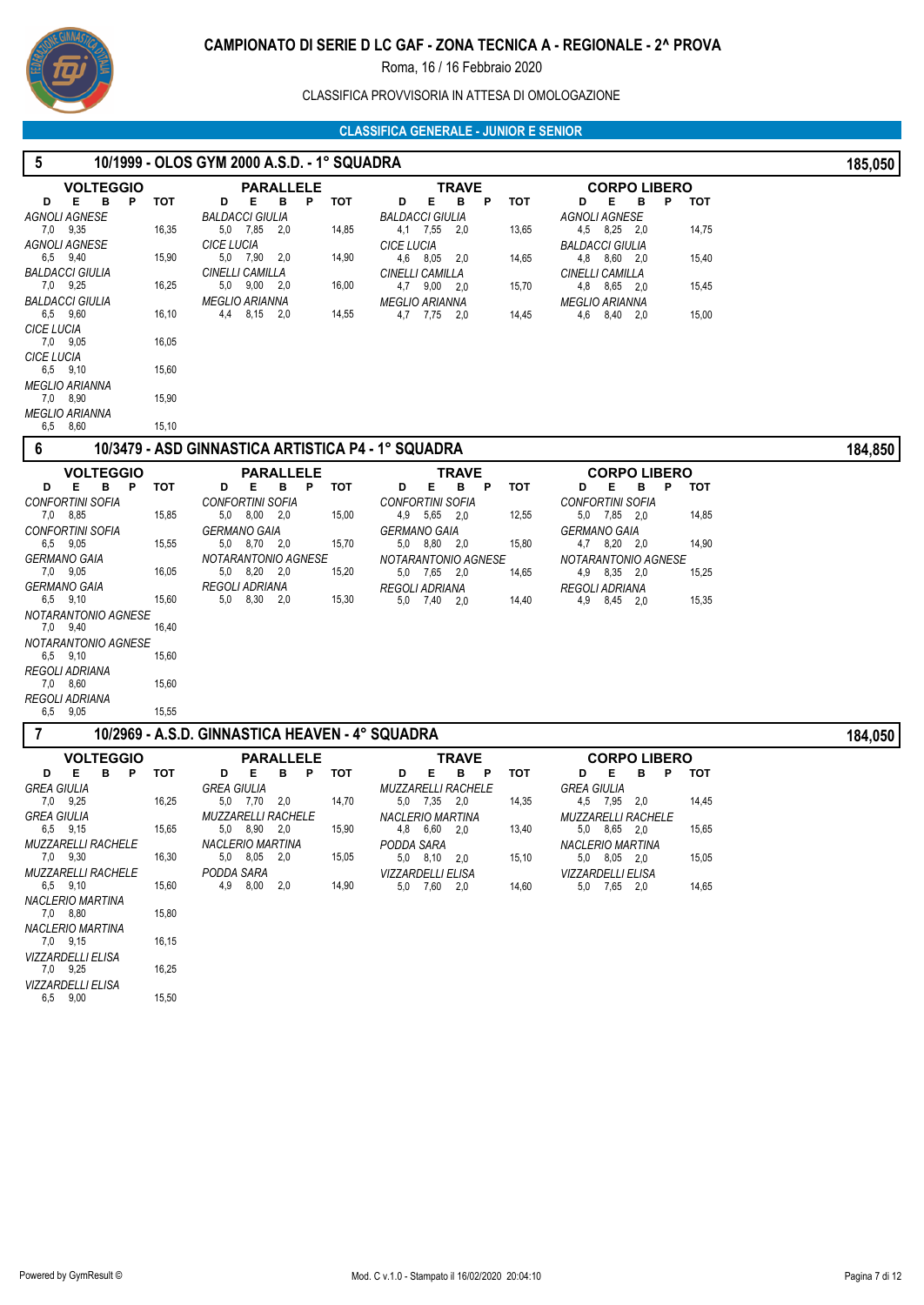

# CLASSIFICA PROVVISORIA IN ATTESA DI OMOLOGAZIONE

| 8                                      |             | 10/3210 - A.S.D. VIGOR GYMNASIA - 1° SQUADRA                |                                                 |                                                        | 183,000 |
|----------------------------------------|-------------|-------------------------------------------------------------|-------------------------------------------------|--------------------------------------------------------|---------|
| <b>VOLTEGGIO</b>                       |             | <b>PARALLELE</b>                                            | <b>TRAVE</b>                                    | <b>CORPO LIBERO</b>                                    |         |
| В<br>E.<br>P<br>D                      | тот         | D<br>Е.<br>в<br>тот<br>P                                    | Е<br>B<br>P<br>тот<br>D                         | D<br>Е<br>в<br>P<br>тот                                |         |
| <b>CARINGI CLAUDIA</b>                 |             | <b>CESTARO MARTINA</b>                                      | CARINGI CLAUDIA                                 | <b>FASCETTI GINEVRA</b>                                |         |
| 7,0 8,80                               | 15,80       | 5,0 7,95 2,0<br>14,95<br><b>FERIOZZI ALICE</b>              | 4,6 7,75 2,0<br>0,5<br>13,85                    | 4,9 8,30 2,0<br>15,20                                  |         |
| <b>CARINGI CLAUDIA</b><br>6,5 8,70     | 15,20       | 5,0 8,50 2,0<br>15,50                                       | <b>CESTARO MARTINA</b><br>5,0 7,70 2,0<br>14,70 | <b>FERIOZZI ALICE</b><br>15,10<br>5,0 8,10 2,0         |         |
| <b>CESTARO MARTINA</b>                 |             | LIPOVSCEK SIRIA                                             | LIPOVSCEK SIRIA                                 | LIPOVSCEK SIRIA                                        |         |
| 7,0 8,95                               | 15,95       | 5,0 7,60 2,0<br>14,60                                       | 5,0 7,85 2,0<br>14,85                           | 15,00<br>$5,0$ $8,00$ $2,0$                            |         |
| <b>CESTARO MARTINA</b>                 |             | <b>TUZI SARA</b>                                            | <b>TUZI SARA</b>                                | <b>TUZI SARA</b>                                       |         |
| 6,5 8,65<br><b>FASCETTI GINEVRA</b>    | 15,15       | 4,5 8,70 2,0<br>15,20                                       | 5,0 7,80<br>14,80<br>-2,0                       | 5,0 7,65 2,0<br>14,65                                  |         |
| 7,0 8,95                               | 15,95       |                                                             |                                                 |                                                        |         |
| <b>FASCETTI GINEVRA</b>                |             |                                                             |                                                 |                                                        |         |
| $0,0$ $0,00$                           | 0,00        |                                                             |                                                 |                                                        |         |
| <b>FERIOZZI ALICE</b><br>7,0 8,50      | 15,50       |                                                             |                                                 |                                                        |         |
| <b>FERIOZZI ALICE</b>                  |             |                                                             |                                                 |                                                        |         |
| 7,0 7,65                               | $0,1$ 14,55 |                                                             |                                                 |                                                        |         |
| 9                                      |             | 10/2517 - A.S.D. JUDO FRASCATI - 1° SQUADRA                 |                                                 |                                                        | 182,900 |
| <b>VOLTEGGIO</b>                       |             | <b>PARALLELE</b>                                            | <b>TRAVE</b>                                    | <b>CORPO LIBERO</b>                                    |         |
| Е<br>в<br>D<br>P                       | тот         | в<br>тот<br>D<br>Е<br>P                                     | <b>TOT</b><br>D<br>Е<br>в<br>Ρ                  | D<br>Е<br>в<br>тот<br>P                                |         |
| <b>BERARDINELLI FRANCESCA ROI</b>      |             | <b>BERARDINELLI FRANCESCA ROM</b>                           | BERARDINELLI FRANCESCA ROI                      | BERARDINELLI FRANCESCA ROI                             |         |
| 7,0 9,00                               | 16,00       | $5,0$ $7,15$ $2,0$<br>14,15                                 | 5,0 6,55 2,0<br>13,55                           | 4,3 7,45 2,0<br>13,75                                  |         |
| BERARDINELLI FRANCESCA ROI<br>6,5 9,05 | 15,55       | <b>CIOCCHETTI ALICE</b><br>5.0 8.30 2.0<br>15,30            | CIOCCHETTI ALICE<br>4,8 8,30<br>2,0<br>15,10    | <b>CIOCCHETTI ALICE</b><br>13,10<br>$5,0$ $6,10$ $2,0$ |         |
| CIOCCHETTI ALICE                       |             | TAVAZZA SARA                                                | TAVAZZA SARA                                    | TAVAZZA SARA                                           |         |
| 7,0 9,25                               | 16,25       | 5.0 8.40 2.0<br>15,40                                       | 5,0 8,40 2,0<br>15,40                           | 14,60<br>5,0 7,60 2,0                                  |         |
| CIOCCHETTI ALICE                       |             | <b>TOMEI DAFNE</b>                                          | <b>TOMEI DAFNE</b>                              | <b>TOMEI DAFNE</b>                                     |         |
| 7,0 9,25                               | 16,25       | 5,0 8,30<br>2,0<br>15,30                                    | 14,20<br>5,0 7,20<br>2,0                        | 14,90<br>5,0 7,90 2,0                                  |         |
| TAVAZZA SARA<br>7,0 9,20               | 16,20       |                                                             |                                                 |                                                        |         |
| TAVAZZA SARA                           |             |                                                             |                                                 |                                                        |         |
| 6,5 8,95                               | 15,45       |                                                             |                                                 |                                                        |         |
| <b>TOMEI DAFNE</b>                     |             |                                                             |                                                 |                                                        |         |
| 7,0 9,50<br><b>TOMEI DAFNE</b>         | 16,50       |                                                             |                                                 |                                                        |         |
| 8,65<br>7,0                            | 15,65       |                                                             |                                                 |                                                        |         |
| 10                                     |             | 10/280 - S.S. LAZIO GINNASTICA FLAMINIO A.S.D. - 1° SQUADRA |                                                 |                                                        | 182,700 |
| <b>VOLTEGGIO</b>                       |             | <b>PARALLELE</b>                                            | <b>TRAVE</b>                                    | <b>CORPO LIBERO</b>                                    |         |
| Е<br>в<br>P<br>D                       | тот         | Е<br>в<br>P<br>тот<br>D                                     | Е<br>в<br>P<br>тот<br>D                         | Е<br>D<br>в<br>P<br><b>TOT</b>                         |         |
| <b>AQUILANTI ALICE</b>                 |             | <b>AQUILANTI ALICE</b>                                      | <b>AQUILANTI ALICE</b>                          | <b>AQUILANTI ALICE</b>                                 |         |
| 7,0 8,45                               | 15,45       | 5,0 8,45 2,0<br>15,45                                       | 5,0 7,50 2,0<br>14,50                           | 5,0 7,95 2,0<br>14,95                                  |         |
| AQUILANTI ALICE<br>7,0 8,05            | 15,05       | <i><b>CARDINALE LAURA</b></i><br>5,0 7,50 2,0<br>14,50      | <b>CARDINALE LAURA</b><br>5,0 7,65 2,0<br>14,65 | <i><b>CARDINALE LAURA</b></i><br>5,0 8,35 2,0<br>15,35 |         |
| <i><b>CARDINALE LAURA</b></i>          |             | <b>LIJOI ALICE</b>                                          | <b>LIJOI ALICE</b>                              | <b>MORDENTI IRENE</b>                                  |         |
| 7,0 8,90                               | 15,90       | 5,0 7,90 2,0<br>14,90                                       | 4,9 7,65 2,0<br>14,55                           | 5,0 8,70 2,0<br>15,70                                  |         |
| <b>CARDINALE LAURA</b>                 |             | <b>RETTURA SOFIA</b>                                        | PASSARELLI FRANCESCA                            | RETTURA SOFIA                                          |         |
| 7,0 9,25                               | 16,25       | 5,0 6,65 2,0<br>13,65                                       | 5,0 5,60 2,0<br>12,60                           | 14,25<br>4,4 7,85 2,0                                  |         |
| <b>MORDENTI IRENE</b><br>7,0 9,00      | 16,00       |                                                             |                                                 |                                                        |         |
| <b>MORDENTI IRENE</b>                  |             |                                                             |                                                 |                                                        |         |
| 6,5 8,80                               | 15,30       |                                                             |                                                 |                                                        |         |
| <b>RETTURA SOFIA</b>                   |             |                                                             |                                                 |                                                        |         |
| 7,0 8,90<br><b>RETTURA SOFIA</b>       | 15,90       |                                                             |                                                 |                                                        |         |
| 6,5 9,25                               | 15,75       |                                                             |                                                 |                                                        |         |
|                                        |             |                                                             |                                                 |                                                        |         |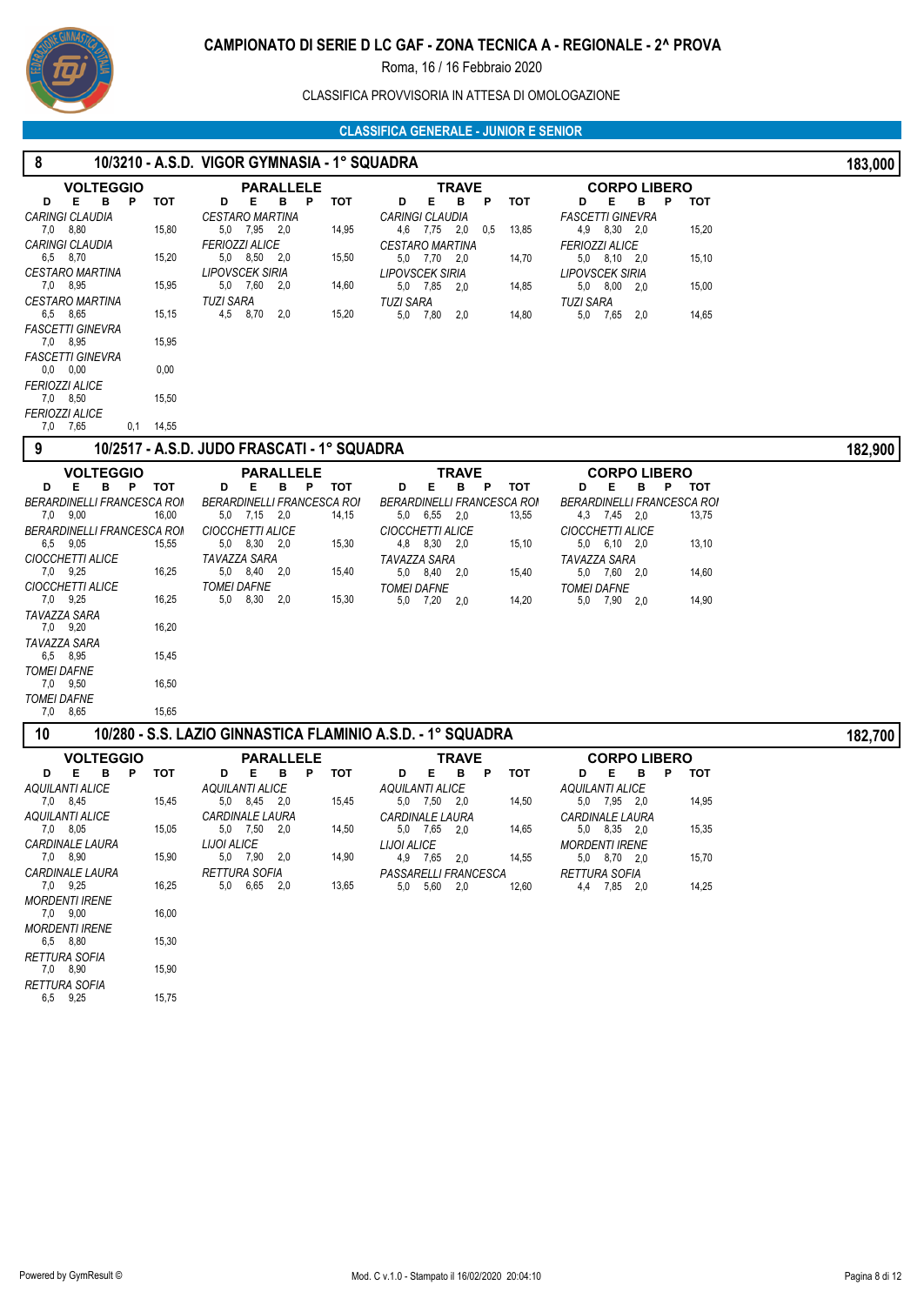

CLASSIFICA PROVVISORIA IN ATTESA DI OMOLOGAZIONE

| 11                                         |       | 10/291 - A.G.VELITRAE - A.S.D. - 1° SQUADRA |       |                                                                  |            |                                              |            | 182,650 |
|--------------------------------------------|-------|---------------------------------------------|-------|------------------------------------------------------------------|------------|----------------------------------------------|------------|---------|
| <b>VOLTEGGIO</b>                           |       | <b>PARALLELE</b>                            |       | TRAVE                                                            |            | <b>CORPO LIBERO</b>                          |            |         |
| Е<br>в<br>P<br>D                           | тот   | D<br>Е<br>в<br>P                            | тот   | Е<br>в<br>D<br>P                                                 | тот        | D<br>Е<br>в<br>P                             | <b>TOT</b> |         |
| <b>CRISTOFARI GIORGIA</b><br>7,0 8,30      | 15,30 | <b>CRISTOFARI GIORGIA</b><br>5,0 8,60 2,0   | 15,60 | CRISTOFARI GIORGIA<br>5,0 7,65 2,0                               | 14,65      | <b>CRISTOFARI GIORGIA</b><br>5,0 7,25 2,0    | 14,25      |         |
| <b>CRISTOFARI GIORGIA</b>                  |       | DI CICCO MARIA TERESA                       |       | <b>DREUSSI BEATRICE</b>                                          |            | <b>DREUSSI BEATRICE</b>                      |            |         |
| 6,5 8,65<br>DI CICCO MARIA TERESA          | 15,15 | 5,0 7,60 2,0<br><b>GIACOMETTI GIORGIA</b>   | 14,60 | 5,0 6,95 2,0<br><b>GIACOMETTI GIORGIA</b>                        | 13,95      | 5,0 7,30 2,0<br><b>GIACOMETTI GIORGIA</b>    | 14,30      |         |
| 7,0 8,55                                   | 15,55 | 5,0 8,45 2,0                                | 15,45 | 5,0 8,75 2,0                                                     | 15,75      | 5,0 7,65 2,0                                 | 14,65      |         |
| DI CICCO MARIA TERESA<br>6,5 8,40          | 14,90 | <b>NICOLINI VALENTINA</b><br>5,0 8,65 2,0   | 15,65 | <b>NICOLINI VALENTINA</b><br>5,0 8,65 2,0                        | 15,65      | SAMBUCCI ELISA<br>4,6 6,30 2,0               | 12,90      |         |
| <b>GIACOMETTI GIORGIA</b>                  |       |                                             |       |                                                                  |            |                                              |            |         |
| 7,0 8,85                                   | 15,85 |                                             |       |                                                                  |            |                                              |            |         |
| <b>GIACOMETTI GIORGIA</b><br>7,0 8,50      | 15,50 |                                             |       |                                                                  |            |                                              |            |         |
| SAMBUCCI ELISA                             |       |                                             |       |                                                                  |            |                                              |            |         |
| 7,0 7,75<br>SAMBUCCI ELISA                 | 14,75 |                                             |       |                                                                  |            |                                              |            |         |
| 6,5 8,00                                   | 14,50 |                                             |       |                                                                  |            |                                              |            |         |
| 12                                         |       |                                             |       | 10/2856 - S.S.D. ESCHILO 2 SPORT IN PROGRESS A R.L. - 1° SQUADRA |            |                                              |            | 179,400 |
| <b>VOLTEGGIO</b>                           |       | <b>PARALLELE</b>                            |       | TRAVE                                                            |            | <b>CORPO LIBERO</b>                          |            |         |
| Е<br>в<br>P<br>D<br><b>ATTURA ELISA</b>    | тот   | Е<br>в<br>P<br>D<br>ATTURA ELISA            | тот   | Е<br>в<br>D<br>P<br><b>ATTURA ELISA</b>                          | <b>TOT</b> | Е<br>в<br>P<br>D<br><b>ATTURA ELISA</b>      | <b>TOT</b> |         |
| 7,0 8,70                                   | 15,70 | 5,0 7,65<br>2,0                             | 14,65 | 4,9 7,80<br>2,0                                                  | 14,70      | 5,0 6,50<br>2,0                              | 13,50      |         |
| <b>ATTURA ELISA</b>                        |       | <b>CESARI ALICE</b>                         |       | <b>CESARI ALICE</b>                                              |            | <b>CESARI ALICE</b>                          |            |         |
| 7,0 8,20<br><b>CESARI ALICE</b>            | 15,20 | 5,0 7,45 2,0<br>DI COLA GIADA               | 14,45 | 4,5 8,35 2,0<br>DI COLA GIADA                                    | 14,85      | 5,0 7,45 2,0<br>DI COLA GIADA                | 14,45      |         |
| 7,0 8,95                                   | 15,95 | 5,0 7,80 2,0                                | 14,80 | 4,7 8,30 2,0                                                     | 15,00      | 5,0 7,25 2,0                                 | 14,25      |         |
| <b>CESARI ALICE</b><br>7,0 8,70            | 15,70 | SABA ELEONORA<br>5,0 6,75 2,0<br>0,5        | 13,25 | SABA ELEONORA<br>6,85 2,0<br>4,8                                 | 13,65      | SABA ELEONORA<br>5,0<br>$6,80$ 2,0           | 13,80      |         |
| DI COLA GIADA                              |       |                                             |       |                                                                  |            |                                              |            |         |
| 7,0 9,40<br>DI COLA GIADA                  | 16,40 |                                             |       |                                                                  |            |                                              |            |         |
| 6,5 9,15                                   | 15,65 |                                             |       |                                                                  |            |                                              |            |         |
| SABA ELEONORA                              |       |                                             |       |                                                                  |            |                                              |            |         |
| 7,0 9,10<br>SABA ELEONORA                  | 16,10 |                                             |       |                                                                  |            |                                              |            |         |
| 7,0<br>8,35                                | 15,35 |                                             |       |                                                                  |            |                                              |            |         |
| 13                                         |       | 10/596 - S.G.S.D EUR ARL - 1° SQUADRA       |       |                                                                  |            |                                              |            | 179,200 |
| <b>VOLTEGGIO</b>                           |       | PARALLELE                                   |       | TRAVE                                                            |            | <b>CORPO LIBERO</b>                          |            |         |
| B P<br>Е<br>D<br><b>GIAMPAOLETTI SARA</b>  | тот   | Е<br>B P<br>D<br><b>GIAMPAOLETTI SARA</b>   | тот   | E.<br>в<br>D<br>- P<br><b>GIAMPAOLETTI SARA</b>                  | тот        | Е<br>в<br>P<br>D<br><b>GIAMPAOLETTI SARA</b> | тот        |         |
| 7,0 9,10                                   | 16,10 | 5,0 8,15 2,0                                | 15,15 | 5,0 8,25 2,0                                                     | 15,25      | 5,0 6,55 2,0                                 | 13,55      |         |
| GIAMPAOLETTI SARA                          |       | <b>MATTEI BENEDETTA</b>                     |       | <b>MATTEI BENEDETTA</b>                                          |            | <b>MATTEI BENEDETTA</b>                      |            |         |
| 7,0 8,30<br>0,1<br><b>MATTEI BENEDETTA</b> | 15,20 | 5,0 7,75 2,0<br>NAVE CARLOTTA               | 14,75 | 4,7 7,85 2,0<br>NAVE CARLOTTA                                    | 14,55      | 5,0 6,85 2,0<br>NAVE CARLOTTA                | 13,85      |         |
| 7,0 8,90                                   | 15,90 | 5,0 6,85 2,0                                | 13,85 | 5,0 6,20 2,0                                                     | 13,20      | 5,0 6,75 2,0                                 | 13,75      |         |
| <b>MATTEI BENEDETTA</b><br>7,0 8,25        | 15,25 | RAMBALDI CECILIA<br>5,0 8,05 2,0            | 15,05 | <b>RAMBALDI CECILIA</b><br>5,0 8,30 2,0                          | 15,30      | RAMBALDI CECILIA<br>4,9 6,50 2,0             | 13,40      |         |
| <b>NAVE CARLOTTA</b>                       |       |                                             |       |                                                                  |            |                                              |            |         |
| 7,0 9,00<br><b>NAVE CARLOTTA</b>           | 16,00 |                                             |       |                                                                  |            |                                              |            |         |
| 6,5 8,55                                   | 15,05 |                                             |       |                                                                  |            |                                              |            |         |
| RAMBALDI CECILIA<br>7,0 8,75               |       |                                             |       |                                                                  |            |                                              |            |         |
| RAMBALDI CECILIA                           | 15,75 |                                             |       |                                                                  |            |                                              |            |         |
| 7,0 7,40                                   | 14,40 |                                             |       |                                                                  |            |                                              |            |         |
|                                            |       |                                             |       |                                                                  |            |                                              |            |         |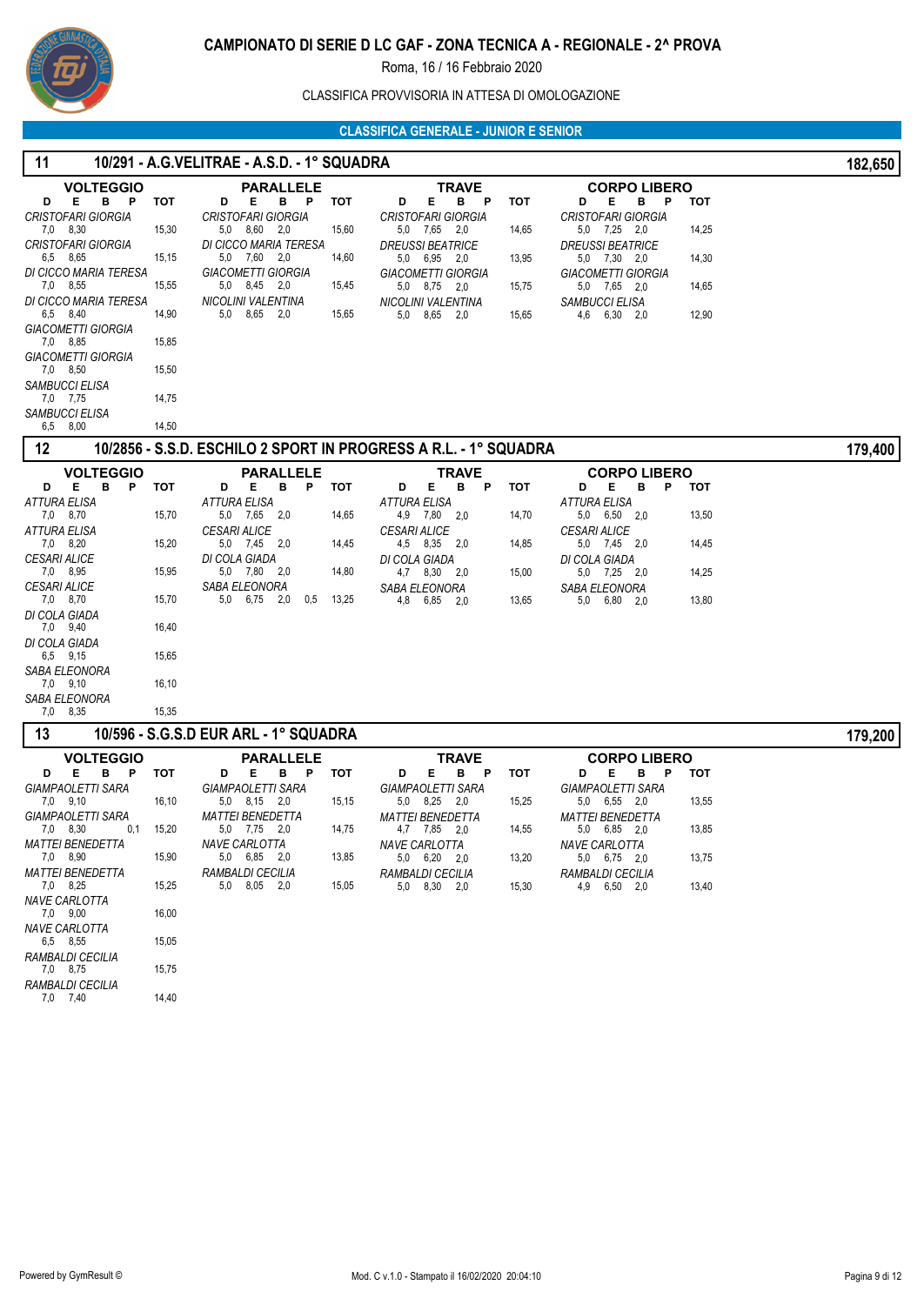

# CLASSIFICA PROVVISORIA IN ATTESA DI OMOLOGAZIONE

| <b>VOLTEGGIO</b><br><b>PARALLELE</b><br><b>TRAVE</b><br><b>CORPO LIBERO</b>                                                                                                                                                                                                                                                                                               |         |
|---------------------------------------------------------------------------------------------------------------------------------------------------------------------------------------------------------------------------------------------------------------------------------------------------------------------------------------------------------------------------|---------|
| в<br>тот<br>р тот<br>P<br>D<br>Е<br>P<br>D<br>Е<br>в<br>Е.<br>в<br>тот<br>D<br>Е<br>В<br>P<br>тот<br>D<br><b>BANAL ASIA</b><br><b>BARBUTO DELIA ANGELICA</b><br><b>BANAL ASIA</b><br>BANAL ASIA<br>7,0<br>8,70<br>15,70<br>5,0 7,40<br>2,0<br>14,40<br>5,0 7,90 2,0<br>14,90<br>4,4 6,75 2,0<br>13,15<br><b>BANAL ASIA</b><br><b>BICO SILVA MARTA</b><br>BICO SILVA MARTA |         |
| <b>BARBUTO DELIA ANGELICA</b><br>15,25<br>6,5 8,75<br>5,0 8,35 2,0<br>15,35<br>5,0 6,90 2,0<br>13,90<br>5,0 7,85 2,0<br>14,85<br><b>BICO SILVA MARTA</b><br>RICOTTA LUDOVICA<br><b>BICO SILVA MARTA</b><br>CUCCIARI ILARIA                                                                                                                                                |         |
| 5,0 8,25 2,0 0,5<br>7,0 8,60<br>15,60<br>14,75<br>13,95<br>5,0 8,75 2,0<br>15,75<br>5,0 6,95 2,0<br><b>BICO SILVA MARTA</b><br>VITALI ELSA<br>RICOTTA LUDOVICA<br>RICOTTA LUDOVICA                                                                                                                                                                                        |         |
| 5,0 6,70<br>2,0<br>6,5 8,25<br>14,75<br>13,70<br>4,8 6,80 2,0<br>4,9 7,05 2,0<br>13,95<br>13,60<br><b>CUCCIARI ILARIA</b>                                                                                                                                                                                                                                                 |         |
| 7,0 8,40<br>15,40<br><b>CUCCIARI ILARIA</b>                                                                                                                                                                                                                                                                                                                               |         |
| 6,5 9,05<br>15,55<br>VITALI ELSA                                                                                                                                                                                                                                                                                                                                          |         |
| 15,95<br>7,0 8,95<br>VITALI ELSA                                                                                                                                                                                                                                                                                                                                          |         |
| 9,05<br>15,55<br>6,5                                                                                                                                                                                                                                                                                                                                                      |         |
| 15<br>10/1021 - ASS. POLISPORTIVA DIL. VIGNA PIA - 1° SQUADRA                                                                                                                                                                                                                                                                                                             | 175,450 |
| <b>VOLTEGGIO</b><br><b>PARALLELE</b><br>TRAVE<br><b>CORPO LIBERO</b><br>в<br>Е<br>в<br><b>TOT</b><br>Е<br>Е.<br>$\mathsf{P}$<br>тот<br>Е<br>в<br>тот<br>Ρ<br>D<br>в<br>P<br>тот<br>D<br>D<br>P<br>D                                                                                                                                                                       |         |
| DE ANGELIS CHIARA<br>DE ANGELIS CHIARA<br><b>MONTRONE GIULIA ANGELA JOE</b><br><b>MONTRONE GIULIA ANGELA JOE</b><br>14,50<br>14,20<br>7,0 7,50<br>5,0 7,20 2,0<br>5,0 8,55 2,0<br>15,55<br>5,0 7,00 2,0<br>14,00                                                                                                                                                          |         |
| <b>DE ANGELIS CHIARA</b><br>MONTRONE GIULIA ANGELA JOE<br><b>RONZANI MARIASOLE</b><br>RONZANI MARIASOLE<br>6,5 8,40<br>14,90<br>4,6 8,30 2,0<br>14,90<br>4,8 7,10 2,0<br>13,90<br>4,8 6,95 2,0<br>13,75                                                                                                                                                                   |         |
| MONTRONE GIULIA ANGELA JOE<br>RONZANI MARIASOLE<br><b>ROSSI BEATRICE</b><br><b>ROSSI BEATRICE</b><br>7,0 8,75<br>15,75<br>5,0 6,80 2,0<br>13,80<br>5,0 6,90 2,0<br>4,9 6,80 2,0<br>13,90<br>13,70                                                                                                                                                                         |         |
| <b>ROSSI BEATRICE</b><br><b>MONTRONE GIULIA ANGELA JOE</b><br><b>URBANI EMMA</b><br><b>URBANI EMMA</b><br>6,5 9,00<br>15,50<br>5,0 7,90 2,0<br>14,90<br>4,9<br>$6,30$ $2,0$<br>13,30<br>6,45<br>2,0<br>13,35<br>5,0                                                                                                                                                       |         |
| <b>ROSSI BEATRICE</b><br>15,30<br>7,0 8,30                                                                                                                                                                                                                                                                                                                                |         |
| <b>ROSSI BEATRICE</b><br>6,5 8,70<br>15,20                                                                                                                                                                                                                                                                                                                                |         |
| <b>URBANI EMMA</b><br>7,0 8,60<br>15,60                                                                                                                                                                                                                                                                                                                                   |         |
| <b>URBANI EMMA</b><br>7,65<br>14,65<br>7,0                                                                                                                                                                                                                                                                                                                                |         |
| 10/2769 - A.S.D. CLUB GYMNASTIC CENTER - 1° SQUADRA<br>16                                                                                                                                                                                                                                                                                                                 | 175,150 |
| <b>VOLTEGGIO</b><br><b>PARALLELE</b><br><b>TRAVE</b><br><b>CORPO LIBERO</b><br>Е.<br>в<br>P<br>тот<br>Е<br>в<br>P<br>тот<br>E.<br>в<br>P<br>тот<br>D<br>Е<br>в<br>P<br><b>TOT</b><br>D<br>D<br>D                                                                                                                                                                          |         |
| <b>GISMONDI MARTINA</b><br><b>GISMONDI MARTINA</b><br><b>BONANNI VALERIA</b><br>BONANNI VALERIA<br>7,0 9,15<br>16,15<br>5,0 7,20<br>14,20<br>4,5 7,35 2,0<br>13,85<br>4,7 6,75 2,0<br>13,45<br>-2,0                                                                                                                                                                       |         |
| <b>GISMONDI MARTINA</b><br>SERA GIULIA<br>GISMONDI MARTINA<br>GISMONDI MARTINA<br>13,60<br>7,0 8,60<br>15,60<br>5,0 6,50<br>-2,0<br>13,50<br>5,0 7,95 2,0<br>14,95<br>4,7 6,90 2,0                                                                                                                                                                                        |         |
| SERA GIULIA<br>TORCOLINI DIANA<br><b>TORCOLINI DIANA</b><br><b>TORCOLINI DIANA</b><br>7,0 8,70<br>4,9 8,55 2,0<br>15,70<br>15,45<br>4,8 8,40 2,0<br>15,20<br>4,8 6,55 2,0<br>13,35                                                                                                                                                                                        |         |
| <b>SERA GIULIA</b><br><b>URIONI MARTINA</b><br><b>URIONI MARTINA</b><br><b>URIONI MARTINA</b><br>15,15<br>13,30<br>6,5 8,65<br>5,0 6,30 2,0<br>4,8 7,00 2,0<br>13,80<br>5,0 6,15 2,0<br>13,15                                                                                                                                                                             |         |
| <b>TORCOLINI DIANA</b><br>7,0 8,75<br>15,75                                                                                                                                                                                                                                                                                                                               |         |
| <b>TORCOLINI DIANA</b><br>6,5 8,65<br>15,15                                                                                                                                                                                                                                                                                                                               |         |
| <b>URIONI MARTINA</b><br>7,0 8,50<br>15,50                                                                                                                                                                                                                                                                                                                                |         |
| <b>URIONI MARTINA</b><br>15,00<br>6,5 8,50                                                                                                                                                                                                                                                                                                                                |         |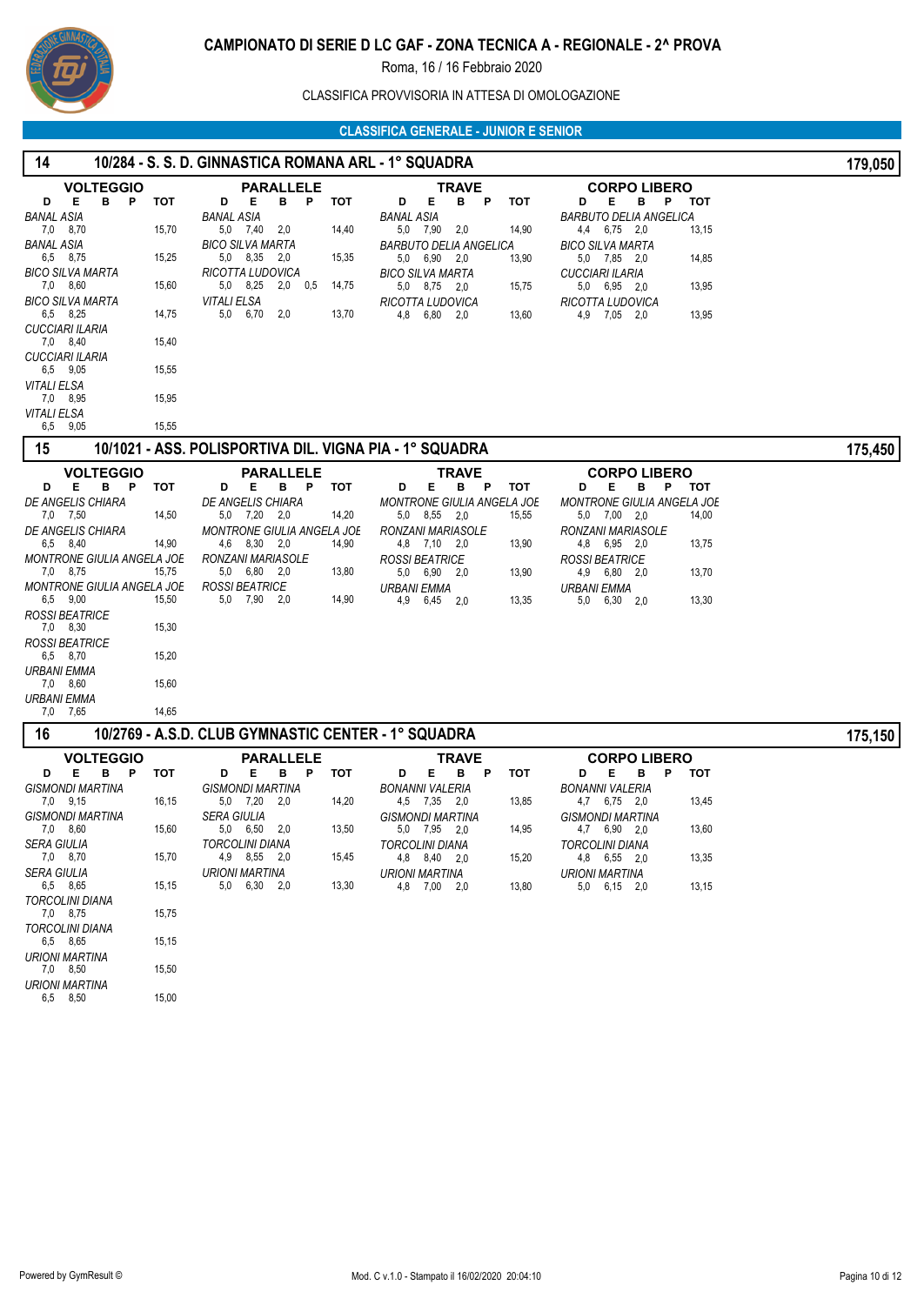

CLASSIFICA PROVVISORIA IN ATTESA DI OMOLOGAZIONE

| 17                                                  |            |                                               |       | 10/3478 - BAILAMOS ASSOCIAZIONE SPORTIVA DILETTANTISTICA - 1° SQUADRA |       |                                                        |       | 175,100 |
|-----------------------------------------------------|------------|-----------------------------------------------|-------|-----------------------------------------------------------------------|-------|--------------------------------------------------------|-------|---------|
| <b>VOLTEGGIO</b>                                    |            | <b>PARALLELE</b>                              |       | <b>TRAVE</b>                                                          |       | <b>CORPO LIBERO</b>                                    |       |         |
| B <sub>P</sub><br>E<br>D<br><b>CONTARDI MARTINA</b> | <b>TOT</b> | Е<br>B P<br>D<br><b>CONTARDI MARTINA</b>      | тот   | Е<br>B P<br>D<br><b>CONTARDI MARTINA</b>                              | тот   | в<br>$\mathbf{P}$<br>D<br>Е<br><b>CONTARDI MARTINA</b> | тот   |         |
| 7,0 8,40                                            | 15,40      | 4,6 7,30 2,0 0,5                              | 13,40 | 5,0 6,80 2,0                                                          | 13,80 | 4,4 6,25 2,0                                           | 12,65 |         |
| <b>CONTARDI MARTINA</b>                             |            | <b>FUSELLI ELISA</b>                          |       | <b>FUSELLI ELISA</b>                                                  |       | <b>FUSELLI ELISA</b>                                   |       |         |
| 6,5 8,60<br><b>FUSELLI ELISA</b>                    | 15,10      | 5,0 7,95 2,0<br><b>MAMMOLA SOFIA</b>          | 14,95 | 5,0 6,70 2,0<br><b>MAMMOLA SOFIA</b>                                  | 13,70 | 4,5 5,25 2,0<br><b>MAMMOLA SOFIA</b>                   | 11,75 |         |
| 7,0 8,70                                            | 15,70      | 5,0 7,85 2,0                                  | 14,85 | 5,0 8,00 2,0                                                          | 15,00 | 5,0 7,05 2,0                                           | 14,05 |         |
| <b>FUSELLI ELISA</b><br>6,5 8,65                    | 15,15      | ZANOTTI SARA<br>5,0 6,85 2,0                  | 13,85 | ZANOTTI SARA<br>4,6 8,35 2,0                                          | 14,95 | <b>ZANOTTI SARA</b><br>5,0 7,50 2,0                    | 14,50 |         |
| <b>MAMMOLA SOFIA</b><br>7,0 7,75                    | 14,75      |                                               |       |                                                                       |       |                                                        |       |         |
| <b>MAMMOLA SOFIA</b><br>6,5 8,45                    | 14,95      |                                               |       |                                                                       |       |                                                        |       |         |
| ZANOTTI SARA                                        |            |                                               |       |                                                                       |       |                                                        |       |         |
| 7,0 8,40<br><b>ZANOTTI SARA</b>                     | 15,40      |                                               |       |                                                                       |       |                                                        |       |         |
| 6,5 8,55                                            | 15,05      |                                               |       |                                                                       |       |                                                        |       |         |
| 18                                                  |            | 10/2589 - A.S.D. EUROPA CIAMPINO - 2° SQUADRA |       |                                                                       |       |                                                        |       | 174,900 |
| <b>VOLTEGGIO</b>                                    |            | <b>PARALLELE</b>                              |       | <b>TRAVE</b>                                                          |       | <b>CORPO LIBERO</b>                                    |       |         |
| в<br>D<br>Е<br>P<br><b>CIOCCI GINEVRA</b>           | тот        | D<br>Е<br>в<br>P<br><b>CIOCCI GINEVRA</b>     | тот   | в<br>D<br>Е<br>P<br><b>CIOCCI GINEVRA</b>                             | тот   | P<br>D<br>Е<br>в<br><b>CIOCCI GINEVRA</b>              | тот   |         |
| 7,0 8,25                                            | 15,25      | 5,0 7,15 2,0                                  | 14,15 | 5,0 6,90 2,0                                                          | 13,90 | 4,8 7,45 2,0                                           | 14,25 |         |
| <b>CIOCCI GINEVRA</b><br>6,5 9,20                   | 15,70      | LUPI MARIA VIRGINIA<br>5,0 7,35 2,0           | 14,35 | LUPI MARIA VIRGINIA<br>5,0 8,90<br>2,0                                | 15,90 | <b>LUPI MARIA VIRGINIA</b><br>4,6 8,25 2,0             | 14,85 |         |
| <b>LUPI MARIA VIRGINIA</b>                          |            | RAZZA JESSICA                                 |       | RAZZA JESSICA                                                         |       | RAZZA JESSICA                                          |       |         |
| 7.0 9.05<br>LUPI MARIA VIRGINIA                     | 16,05      | 4,4 7,50 2,0                                  | 13,90 | 4,7 5,30 2,0                                                          | 12,00 | 5,0<br>6,95 2,0                                        | 13,95 |         |
| 6,5 8,95                                            | 15,45      |                                               |       |                                                                       |       |                                                        |       |         |
| RAZZA JESSICA<br>7,0 8,90                           | 15,90      |                                               |       |                                                                       |       |                                                        |       |         |
| RAZZA JESSICA                                       |            |                                               |       |                                                                       |       |                                                        |       |         |
| 6,5 9,35                                            | 15,85      |                                               |       |                                                                       |       |                                                        |       |         |
| 19                                                  |            | 10/3038 - ASD ROMA 12 - 1° SQUADRA            |       |                                                                       |       |                                                        |       | 173,700 |
| <b>VOLTEGGIO</b><br>Е<br>в<br>P<br>D                | тот        | <b>PARALLELE</b><br>D<br>Е<br>в<br>P          | тот   | <b>TRAVE</b><br>Е<br>D<br>в<br>P                                      | тот   | <b>CORPO LIBERO</b><br>D<br>Е<br>в<br>P                | тот   |         |
| <b>CIRILLO RACHELE</b>                              |            | <b>CIRILLO RACHELE</b>                        |       | <b>CIRILLO RACHELE</b>                                                |       | <b>CIRILLO RACHELE</b>                                 |       |         |
| 7,0 8,45<br>CIRILLO RACHELE                         | 15,45      | 5,0 6,05 2,0<br>DE BELLIS FRANCESCA           | 13,05 | 5,0 7,80 2,0<br><b>FALESSI GIULIA</b>                                 | 14,80 | 4,9 5,50 2,0<br><b>FALESSI GIULIA</b>                  | 12,40 |         |
| 6,5 8,60                                            | 15,10      | 5,0 8,10 2,0                                  | 15,10 | 5,0 6,65<br>- 2.0                                                     | 13,65 | 4,4 6,35 2,0                                           | 12,75 |         |
| <b>FALESSI GIULIA</b><br>7,0 6,80                   | 13,80      | <b>FALESSI GIULIA</b><br>4,7 7,10<br>-2,0     | 13,80 | <b>MORO SARA</b><br>$5,0$ $8,10$<br>2,0                               | 15,10 | MORO SARA<br>5,0 7,80 2,0                              | 14,80 |         |
| <b>FALESSI GIULIA</b>                               |            | <b>MORO SARA</b>                              |       | <b>PERINI GIULIA</b>                                                  |       | PERINI GIULIA                                          |       |         |
| 6,5 8,75<br><b>MORO SARA</b>                        | 15,25      | 5,0 6,85<br>2,0                               | 13,85 | 4,9 5,10<br>-2,0                                                      | 12,00 | 5,0<br>6,20 2,0                                        | 13,20 |         |
| 7,0 8,95                                            | 15,95      |                                               |       |                                                                       |       |                                                        |       |         |
| <b>MORO SARA</b><br>6,5 8,75                        | 15,25      |                                               |       |                                                                       |       |                                                        |       |         |
| PERINI GIULIA                                       |            |                                               |       |                                                                       |       |                                                        |       |         |
| 7,0 7,55<br>PERINI GIULIA                           | 14,55      |                                               |       |                                                                       |       |                                                        |       |         |
| 6,5 8,05                                            | 14,55      |                                               |       |                                                                       |       |                                                        |       |         |
| 20                                                  |            |                                               |       | 10/2856 - S.S.D. ESCHILO 2 SPORT IN PROGRESS A R.L. - 2° SQUADRA      |       |                                                        |       | 172,800 |
| <b>VOLTEGGIO</b>                                    |            | <b>PARALLELE</b>                              |       | <b>TRAVE</b>                                                          |       | <b>CORPO LIBERO</b>                                    |       |         |
| Е<br>в<br>P<br>D<br><b>GRANDE ANGELICA</b>          | <b>TOT</b> | D<br>Е<br>В<br>P<br>CALASTRINI ALESSIA        | тот   | D<br>Е<br>в<br>P<br><b>CALASTRINI ALESSIA</b>                         | тот   | D<br>Е<br>в<br>P<br><b>CALASTRINI ALESSIA</b>          | тот   |         |
| 7,0 8,50                                            | 15,50      | 4,2 7,80 2,0                                  | 14,00 | 4,8 6,95 2,0                                                          | 13,75 | 4,9 6,45 2,0                                           | 13,35 |         |
| <b>GRANDE ANGELICA</b><br>0,3<br>6,5 8,75           | 14,95      | <b>GRANDE ANGELICA</b><br>4,9 7,05 2,0        | 13,95 | <b>GUERRINA ARIANNA</b><br>4,6 5,30 2,0                               | 11,90 | <b>GRANDE ANGELICA</b><br>4,3 5,85 2,0                 | 12,15 |         |
| <b>GUERRINA ARIANNA</b>                             |            | <b>GUERRINA ARIANNA</b>                       |       | <b>MASCI ELEONORA</b>                                                 |       | <b>MASCI ELEONORA</b>                                  |       |         |
| 7,0 9,25<br>GUERRINA ARIANNA                        | 16,25      | 4,4 8,75 2,0<br><b>MASCI ELEONORA</b>         | 15,15 | 4,8 7,00<br>2,0<br><b>VOLPI ALICE</b>                                 | 13,80 | 5,0 7,00 2,0<br><b>VOLPI ALICE</b>                     | 14,00 |         |
| 6,5 9,05                                            | 15,55      | 4,8 7,05 2,0                                  | 13,85 | 4,7 6,90<br>2,0                                                       | 13,60 | 4,6 7,00 2,0<br>0,5                                    | 13,10 |         |
| <b>MASCI ELEONORA</b><br>7,0 9,15                   | 16,15      |                                               |       |                                                                       |       |                                                        |       |         |
| <b>MASCI ELEONORA</b>                               |            |                                               |       |                                                                       |       |                                                        |       |         |
| 7,0 8,05<br><b>VOLPI ALICE</b>                      | 15,05      |                                               |       |                                                                       |       |                                                        |       |         |
| 7,0 8,70                                            | 15,70      |                                               |       |                                                                       |       |                                                        |       |         |
| <b>VOLPI ALICE</b><br>6,5 8,00                      | 14,50      |                                               |       |                                                                       |       |                                                        |       |         |
|                                                     |            |                                               |       |                                                                       |       |                                                        |       |         |